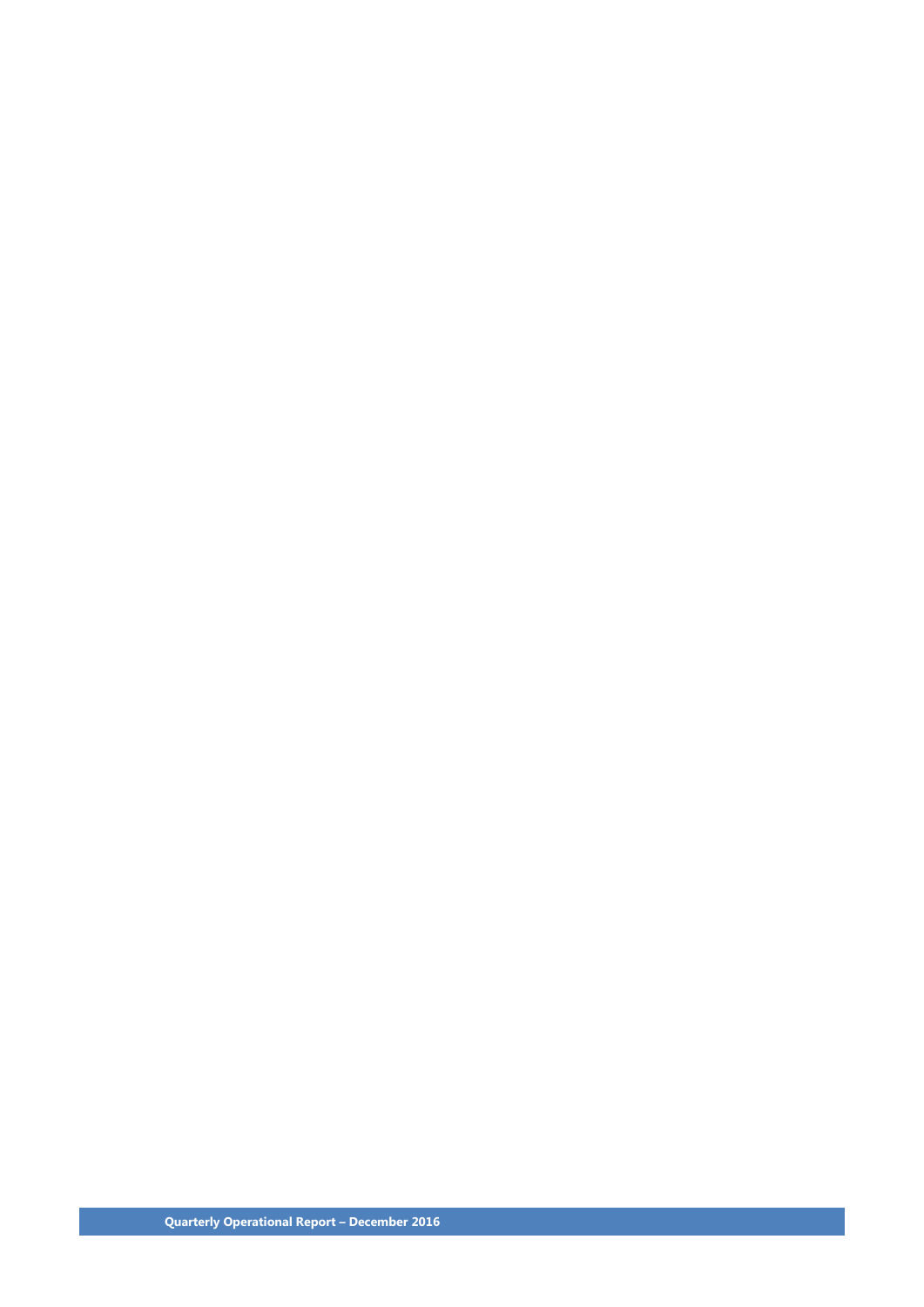# **INTRODUCTION**

The purpose of a Quarterly Operational Report (QOR) is to present a snapshot of the Council progressing through the delivery of the programme of activities agreed to in that year's annual plan or long-term plan. It is designed to give a feel for how the Council is progressing and the forecast for the rest of the year.

The QOR is structured in the following manner for each activity within each one of the six groups of activity:

- The objective for that activity
- Commentary/Highlights a high level overview of how that activity is progressing and any indications for future performance. Case studies and/or matters of interest may also be included in this section.
- Outputs/Key performance indicators these are the annual plan/long-term plan measures for the year together with actual performance to date. "NF" (non-financial status) is the performance year to date and "E" (expected future status) is the forecast for the rest of the year. The colours are as defined below.
- Scoreboard Outputs/Key performance indicators this is a graphical representation of how performance is progressing and how it is forecast to progress for the rest of the year. The key is:
	- $\triangleright$  green performance is on target for the year or is forecast to remain on target for the year
	- $\triangleright$  orange performance to date is at risk of not achieving the target or there is a risk that the year end performance may not be achieved
	- $\triangleright$  red performance to date has not achieved the target or the performance for the rest of the year is unlikely to achieve the target
	- $\triangleright$  grey the performance measure has been delayed
	- $\triangleright$  black reporting on the performance measure has not been updated or the forecast for the rest of the year has not been updated.
- Further explanation of all performance that is not "on target" is provided.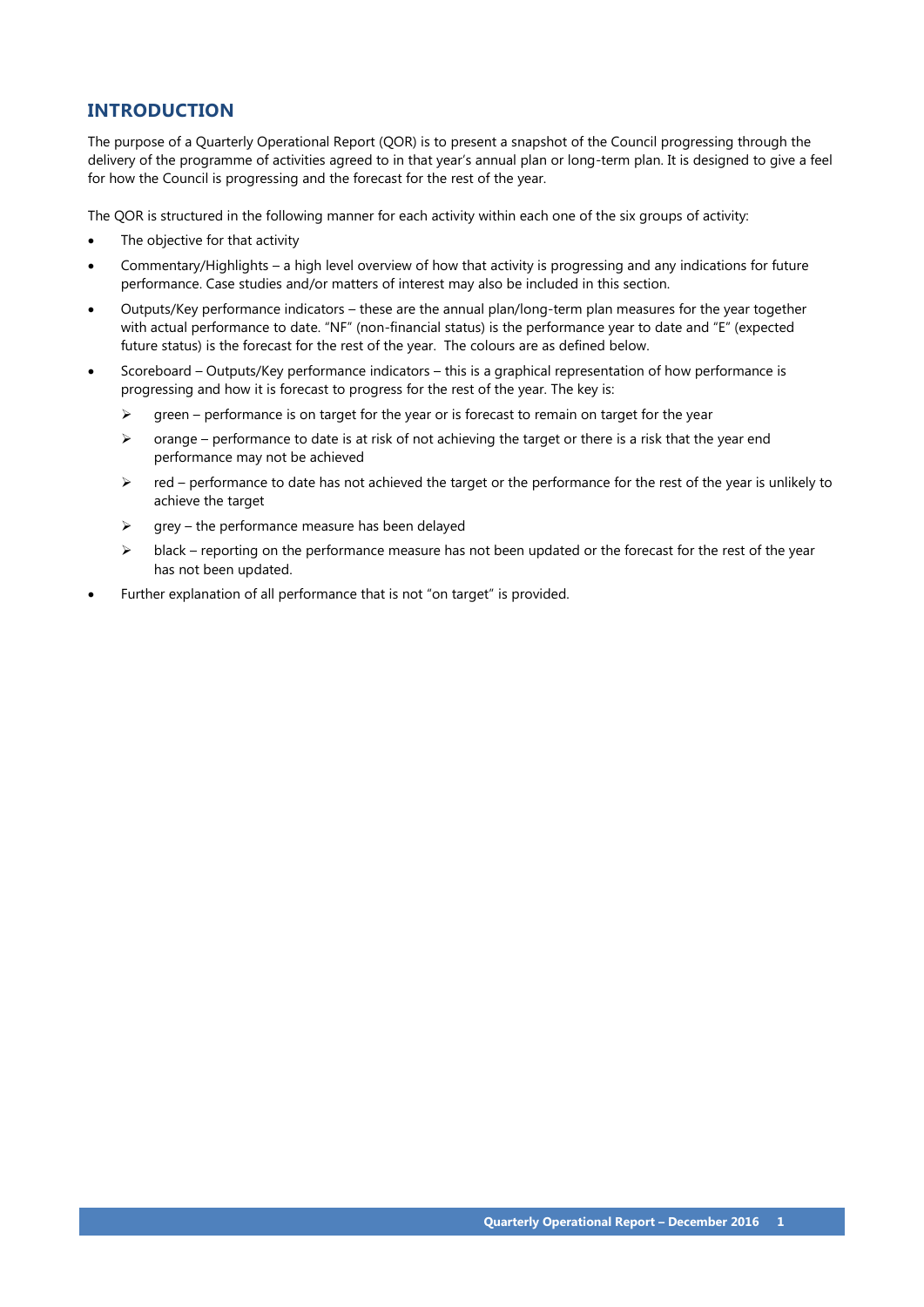# <span id="page-3-0"></span>**RESOURCE MANAGEMENT PLANNING**

Preparing, adopting and maintaining comprehensive and publicly considered policies, plans and strategies that will deliver to the Taranaki community, efficient and effective management of the Council's functions and Taranaki's natural and physical resources.

# **COMMENTARY/HIGHLIGHTS**

Continued to make progress on the review of the Regional Freshwater and Coastal plans. The Council decided to delay the release of a Proposed Freshwater Plan to allow further work to be undertaken and recognising the considerable uncertainty for the review arising from central government initiatives. In the interim, the Council's environmental requirements for good farm management in the region under the existing plan provisions have been established in a document and will be presented to the Council early in 2017. A copy will then be made available to every farmer in the region. Feedback on a draft Coastal Plan has been received and officers' are assessing the views provided with an aim of releasing a proposed plan about July.

| <b>Performance measure</b>                                                                  | <b>Actual performance</b>                                                                                                                                                                                                                                                                                                                                                                                                                                                                                                                                                                                                                                                                                                                                                                                                              |
|---------------------------------------------------------------------------------------------|----------------------------------------------------------------------------------------------------------------------------------------------------------------------------------------------------------------------------------------------------------------------------------------------------------------------------------------------------------------------------------------------------------------------------------------------------------------------------------------------------------------------------------------------------------------------------------------------------------------------------------------------------------------------------------------------------------------------------------------------------------------------------------------------------------------------------------------|
| Complete preparation/full reviews and interim reviews of                                    |                                                                                                                                                                                                                                                                                                                                                                                                                                                                                                                                                                                                                                                                                                                                                                                                                                        |
| resource management policies, plans and strategies:                                         |                                                                                                                                                                                                                                                                                                                                                                                                                                                                                                                                                                                                                                                                                                                                                                                                                                        |
| Regional Policy Statement: Interim review in 2016/2017. Full<br>review in 2019/2020.        | The Regional Policy Statement for Taranaki (RPS) was made<br>operative in January 2010. No further work is required until the full<br>review in 2019/2020 however, an interim review of the RPS has<br>commenced with a draft Interim Review Report prepared.                                                                                                                                                                                                                                                                                                                                                                                                                                                                                                                                                                          |
| Regional Coastal Plan: Full review 2016/2017. Interim review<br>2022/2023.                  | Review ongoing. A Draft Coastal Plan and fact sheets have been<br>prepared and released for targeted consultation. The deadline for<br>feedback was 18 November 2016. 101 submissions/feedback were<br>received and are being summarised.                                                                                                                                                                                                                                                                                                                                                                                                                                                                                                                                                                                              |
| Regional Air Quality Plan: Interim review 2016/2017. Full<br>review 2021/2022.              | The review of the Regional Air Quality Plan for Taranaki was<br>completed and made operative on 25 July 2011. The interim<br>review of the efficiency and effectiveness of that Plan scheduled<br>for mid to late 2017.                                                                                                                                                                                                                                                                                                                                                                                                                                                                                                                                                                                                                |
| Regional Fresh Water and Land Plan: On going review<br>2019/2020. Interim review 2025/2026. | The Freshwater and Soil Plans have been reviewed and a<br>combined Draft Plan was sent out for targeted consultation on 1<br>May 2015. Preparation of the Draft Section 32 Report commenced.<br>At the Policy and Planning Committee of 26 November 2015, the<br>Council agreed to defer the public notification of a Proposed Plan<br>for up to five years in accordance with a revised NPSFM<br>progressive implementation plan (PIP). A revised timeline was<br>approved to allow the review to factor in planned Government<br>reforms in freshwater management and to undertake further<br>consultation and work on issues identified to date. In the<br>meantime, the Council will continue to progress the Plan review by<br>undertaking further work, consultation, studies and investigations<br>to finalise Plan provisions. |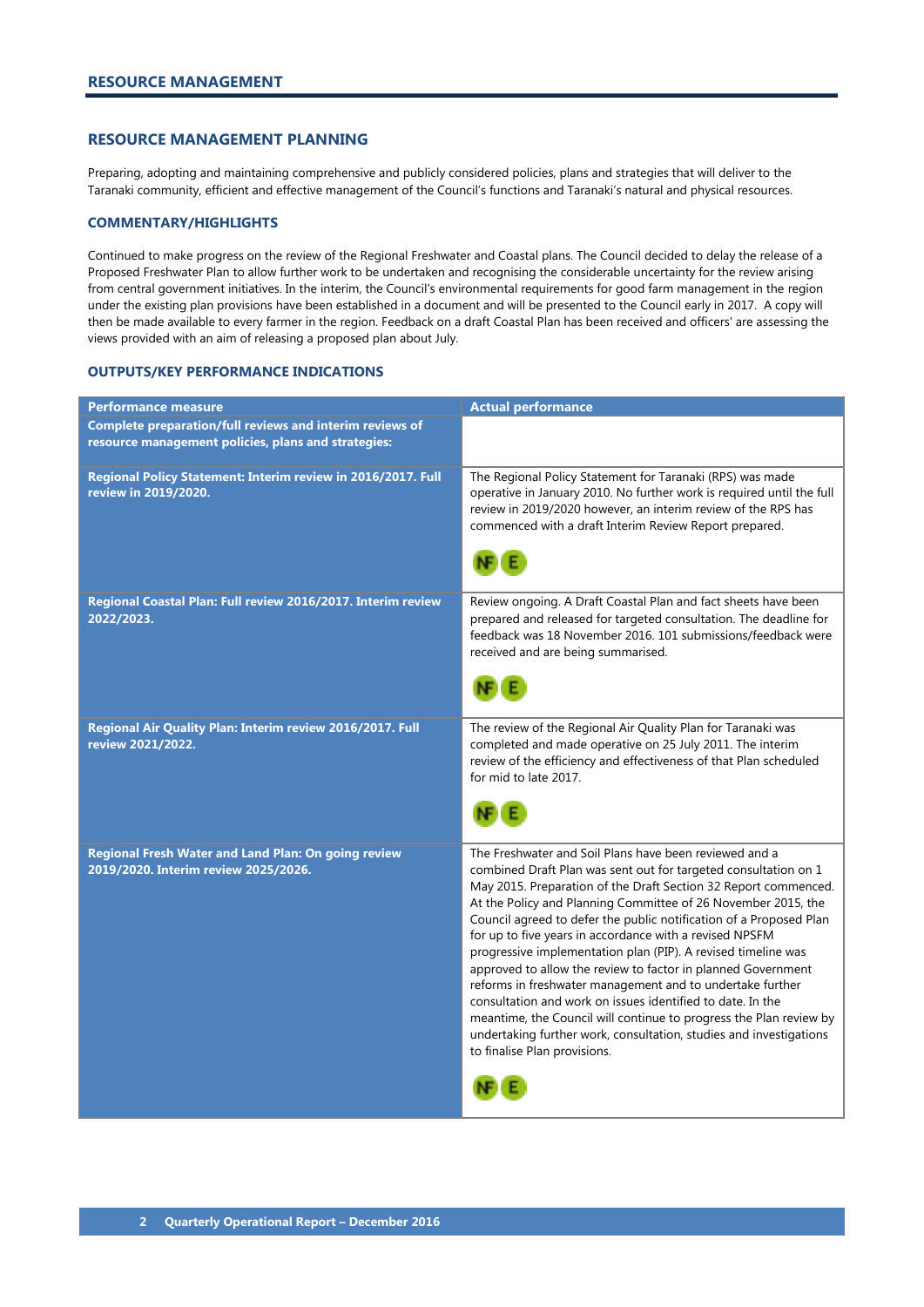

**•** On target

- **Target may not be achieved**
- **Target will not be achieved**
- Delayed
- Overdue

**EXPLANATION FOR KEY PERFORMANCE INDICATIONS OTHER THAN "ON TARGET"**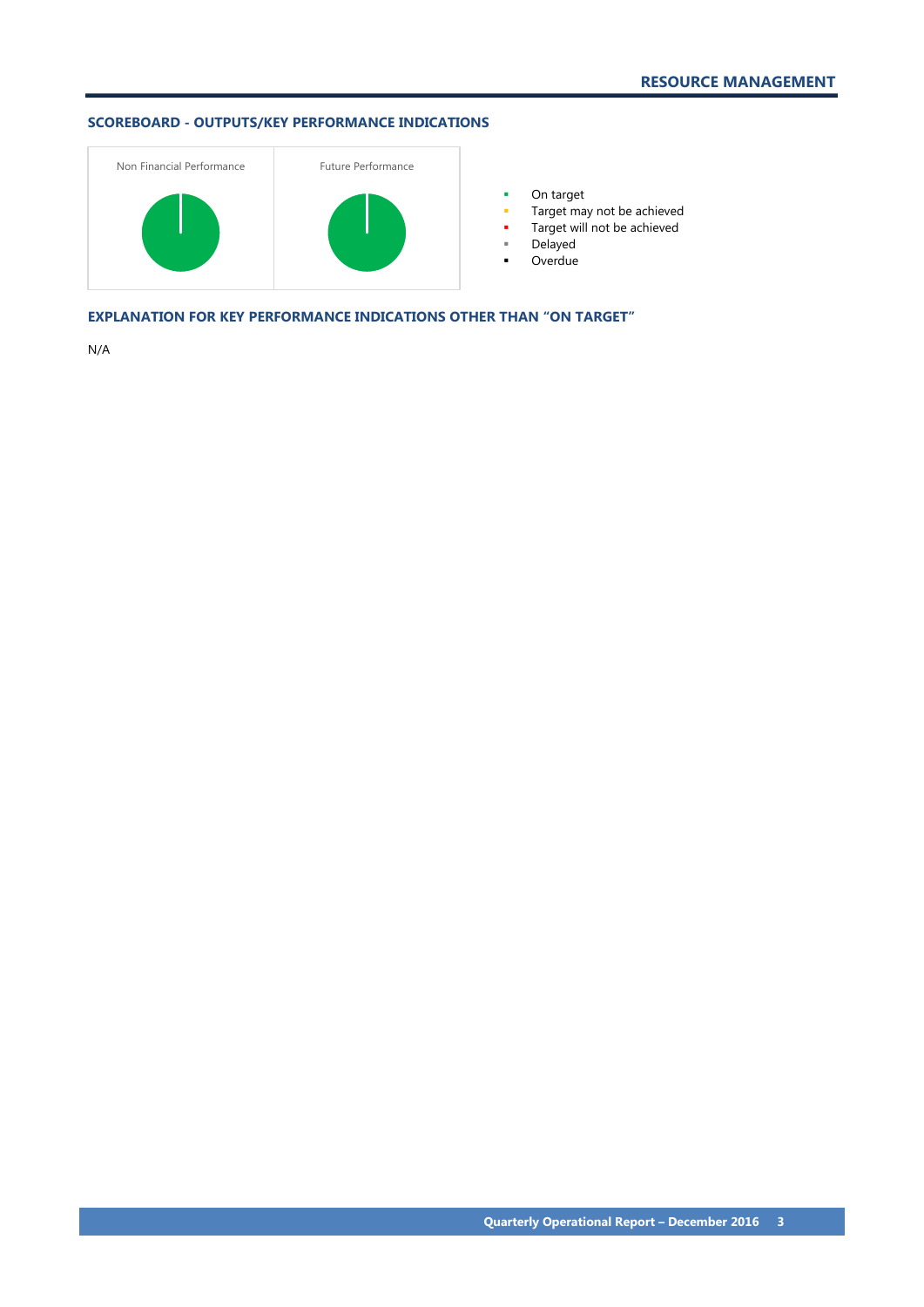# <span id="page-5-0"></span>**CONSENT PROCESSING AND ADMINISTRATION**

Processing all applications for resource consents and administering resource consents in an efficient and effective manner.

# **COMMENTARY/HIGHLIGHTS**

Fewer resource consent applications are being received arising from the downturn in the dairy and oil and gas sectors. Staff have not been replaced. However, staff are busy working on new applications and consent renewals. The consenting process is becoming more streamlined with ongong system improvements being made to manage consenting risks and to reduce costs (e.g., on-line resource consent applications). Consent processing guidelines are also being reviewed. There have been no objections or appeals against consent decisions. The 100% consent processing timeframe compliance has been maintained, meaning activities are not being delayed.

### **OUTPUTS/KEY PERFORMANCE INDICATIONS**

| <b>Performance measure</b>                                                                                                                                                                                                                                                                                                            | <b>Actual performance</b>                                                                                                                                                                                                                                                                                         |
|---------------------------------------------------------------------------------------------------------------------------------------------------------------------------------------------------------------------------------------------------------------------------------------------------------------------------------------|-------------------------------------------------------------------------------------------------------------------------------------------------------------------------------------------------------------------------------------------------------------------------------------------------------------------|
| Provide appropriate and timely information in response to<br>100% of requests for assistance in implementing Resource<br>Management Act 1991 plan rules.                                                                                                                                                                              | Timely and appropriate information has been provided for all<br>information requests.                                                                                                                                                                                                                             |
| Process, issue and report upon 100% of accepted resource<br>consent applications (approximately 450 consents per<br>annum), in compliance with the Resource Management Act<br>1991 and the Council's Resource Consents Procedures<br>document and successfully defend 100% of consent decisions<br>appealed to the Environment Court. | Over the year to date, all of the resource consent applications<br>processed (118) were completed in accordance with the statutory<br>procedures of the Act and the Council's Resource Consents<br>Procedures documentation. There have been no appeals to the<br>Environment Court against any Council decision. |
| Process and administer 100% of accepted resource consent<br>applications in compliance with statutory timeframes<br>prescribed in the Resource Management Act 1991 and the<br><b>Council's Resource Consents Procedures document.</b>                                                                                                 | In the year to date, 100% of resource consent applications have<br>been processed within the timeframes required by the Resource<br>Management Act and the Council's Resource Consents Procedures<br>documentation.                                                                                               |
| Minimising the number and duration of resource consent<br>hearings by resolving, through the pre-hearing process, at<br>least 50% of submissions received on resource consent<br>applications.                                                                                                                                        | In the year to date, 100% of applications, being 2 out of 2,<br>involving submissions have been resolved without a hearing                                                                                                                                                                                        |

#### **SCOREBOARD - OUTPUTS/KEY PERFORMANCE INDICATIONS**



- 
- Target may not be achieved
- Target will not be achieved
- Delayed
- **Overdue**

# **EXPLANATION FOR KEY PERFORMANCE INDICATIONS OTHER THAN "ON TARGET"**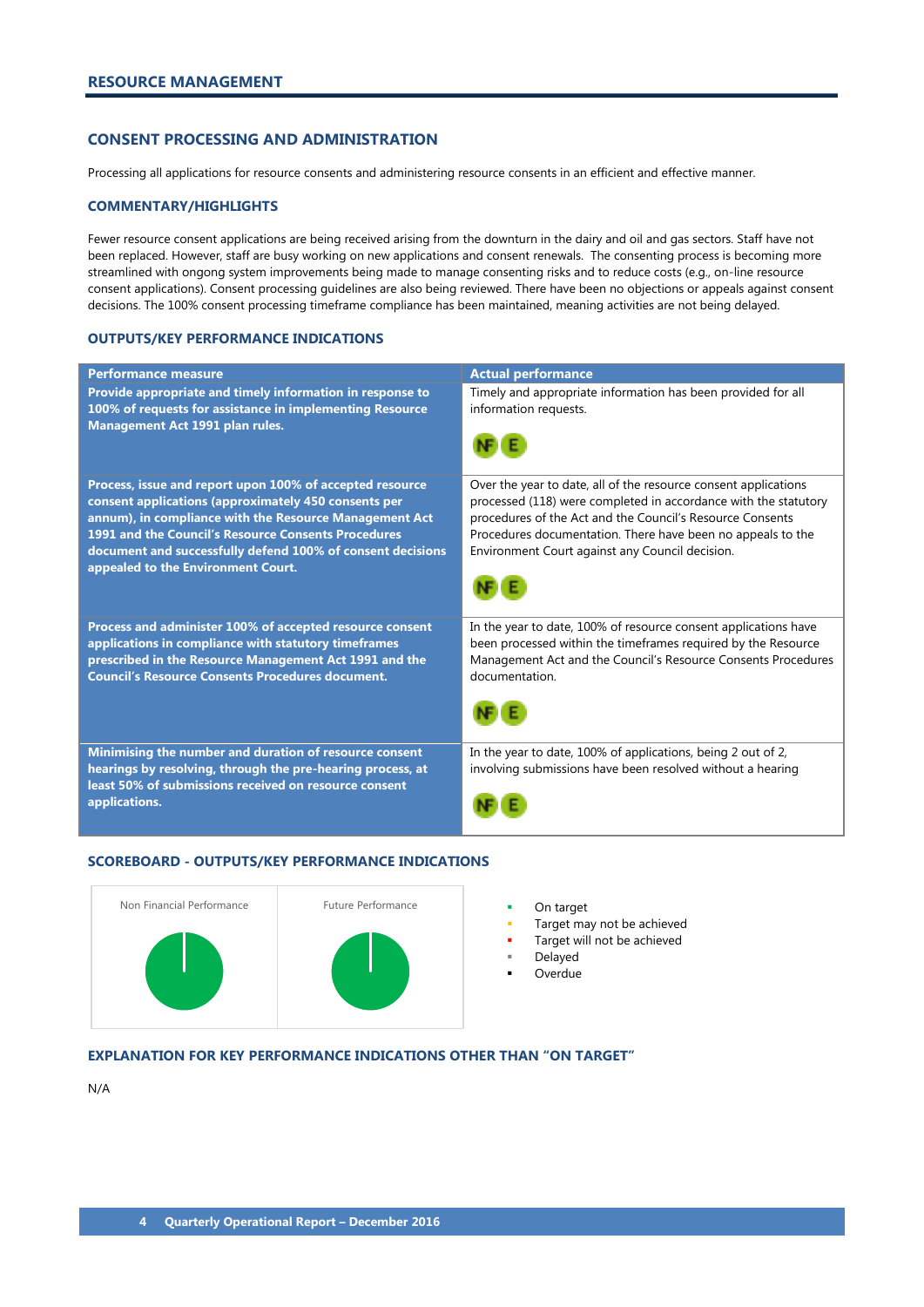# <span id="page-6-0"></span>**COMPLIANCE MONITORING PROGRAMMES**

Undertaking effective and efficient monitoring of resource consents and, where necessary, undertaking successful enforcement action.

#### **COMMENTARY/HIGHLIGHTS**

The Council implemented 209 specific individual compliance programmes in 2015/2016 for major consent holders (including catchment programmes that cover multiple consent holders within a single programme), together with additional programmes for hydrocarbon exploration and development activities. Consent holders have been assessed on environmental performance and on consent compliance. The ratings for these consent holders in 2015/2016 were found to be 71% 'high' and 24% 'good'. By the end of December 2016, 81 of 97 draft reports had been completed to the point of delivery to consent holders for final review, with staff anticipating that by mid-January the remaining would have achieved this level. A similar number of specific programmes are being delivered in 2016/2017. The farm dairy effluent monitoring programme for the year has commenced with officers undertaking inspections and water quality sampling to assess compliance with consent conditions. The non-compliance rate is at a similar level to last year and reflects the need to maintain oxidation pond systems. Monitoring inspections of permitted activities associated with minor industries was undertaken during the winter months and compliance has generally been found. Appropriate enforcement action has been undertaken in response to non-compliance with abatement notices and infringement notices issued.

| <b>Performance measure</b>                                   | <b>Actual performance</b>                                                                                         |
|--------------------------------------------------------------|-------------------------------------------------------------------------------------------------------------------|
| 100% of individual compliance monitoring programmes for all  | The implementation of individual compliance monitoring                                                            |
| major consents designed, implemented and publicly reported   | programmes for the 2016/2017 monitoring period is underway.                                                       |
| upon (approximately 200 individual compliance monitoring     | During the first five months, the Council has publicly reported 57                                                |
| programmes per annum) within the negotiated budgets and      | annual programmes in 48 reports. 210 individual scheduled                                                         |
| completed within nine months of the end of the monitoring    | compliance programmes are being implemented in the 2016/2017                                                      |
| period.                                                      | year, with additional programmes applying to hydrocarbon                                                          |
|                                                              | exploration and work-over activities as they occur during the year.                                               |
|                                                              | Fewer programmes are being implemented this year as a number                                                      |
|                                                              | of programmes have been combined. The work towards                                                                |
|                                                              | producing annual reports in a timely manner continues.                                                            |
|                                                              |                                                                                                                   |
|                                                              |                                                                                                                   |
|                                                              |                                                                                                                   |
|                                                              |                                                                                                                   |
| Implement and report on 100% of recommendations arising      | Within each compliance monitoring annual report,                                                                  |
| from prior year's monitoring of resource consents subject to | recommendations from previous reports are set out and their                                                       |
| an individual compliance monitoring programme.               | implementation, via monitoring programme design and consent<br>reviews, is reported upon. Implementation of every |
|                                                              |                                                                                                                   |
|                                                              | recommendation is reported in the relevant report presented<br>during 2016/2017.                                  |
|                                                              |                                                                                                                   |
|                                                              |                                                                                                                   |
|                                                              |                                                                                                                   |
|                                                              |                                                                                                                   |
| Implement annual programmes for 100% of resource consents    | 186 inspections of minor industrial operations have been                                                          |
| for agricultural discharges and 90% of minor industries not  | completed. These inspections are to ensure good environmental                                                     |
| otherwise subject to an individual compliance monitoring     | practices are being achieved. 969 annual dairy inspections have                                                   |
| programme (approximately 3,300 inspections per annum).       | been completed.                                                                                                   |
|                                                              |                                                                                                                   |
|                                                              |                                                                                                                   |
|                                                              |                                                                                                                   |
| Where necessary, implement appropriate advisory and          | The Council has undertaken appropriate monitoring and                                                             |
| enforcement actions to require 100% compliance with          | enforcement actions to require 100% compliance with resource                                                      |
| resource consents and/or regional plans.                     | consents and/or regional plans including 140 abatement notices                                                    |
|                                                              | and 33 infringement notices. No prosecutions have been initiated                                                  |
|                                                              | from unauthorised incidents.                                                                                      |
|                                                              |                                                                                                                   |
|                                                              |                                                                                                                   |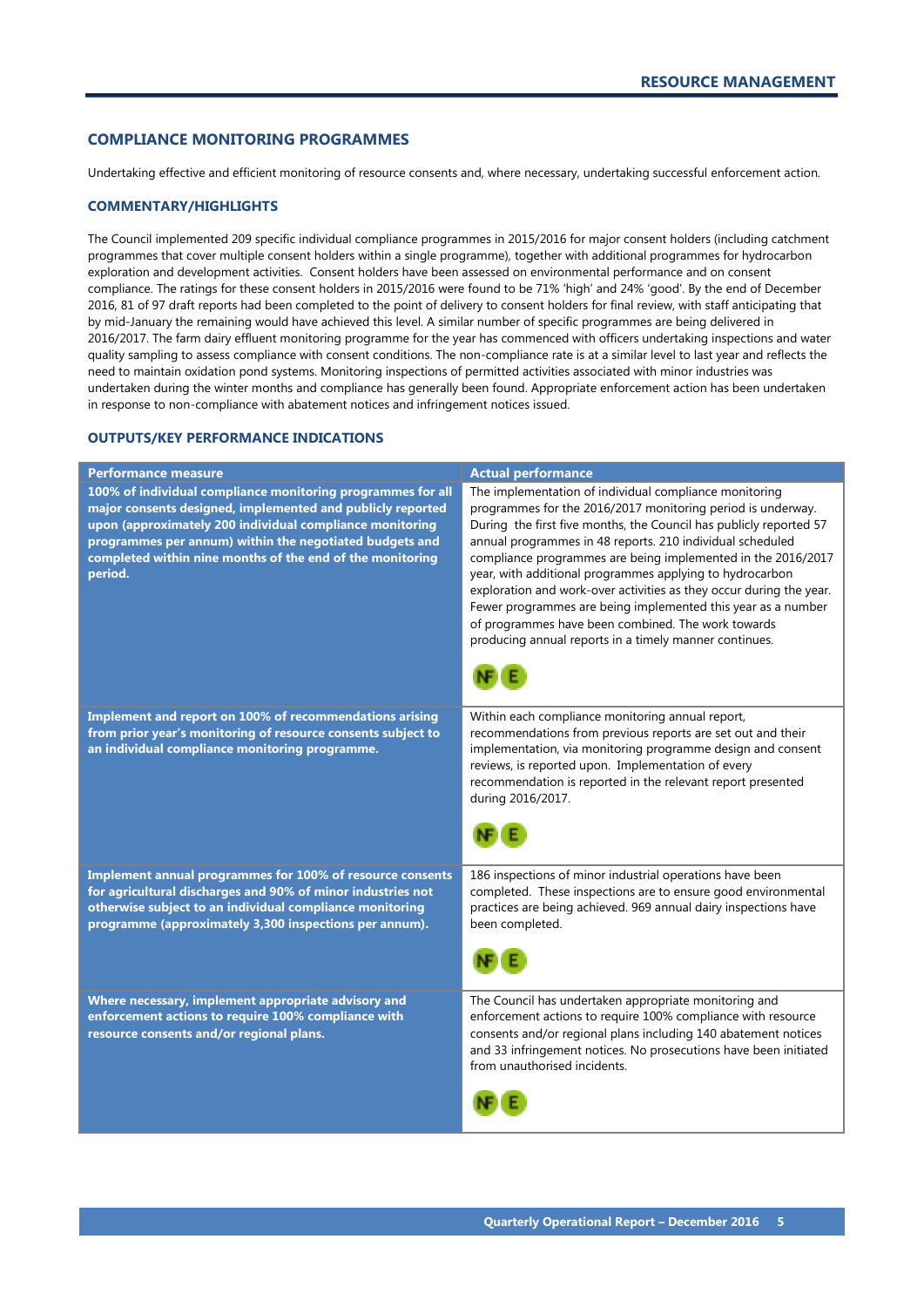

- 
- **Target may not be achieved**
- **Target will not be achieved**
- Delayed
- Overdue

**EXPLANATION FOR KEY PERFORMANCE INDICATIONS OTHER THAN "ON TARGET"**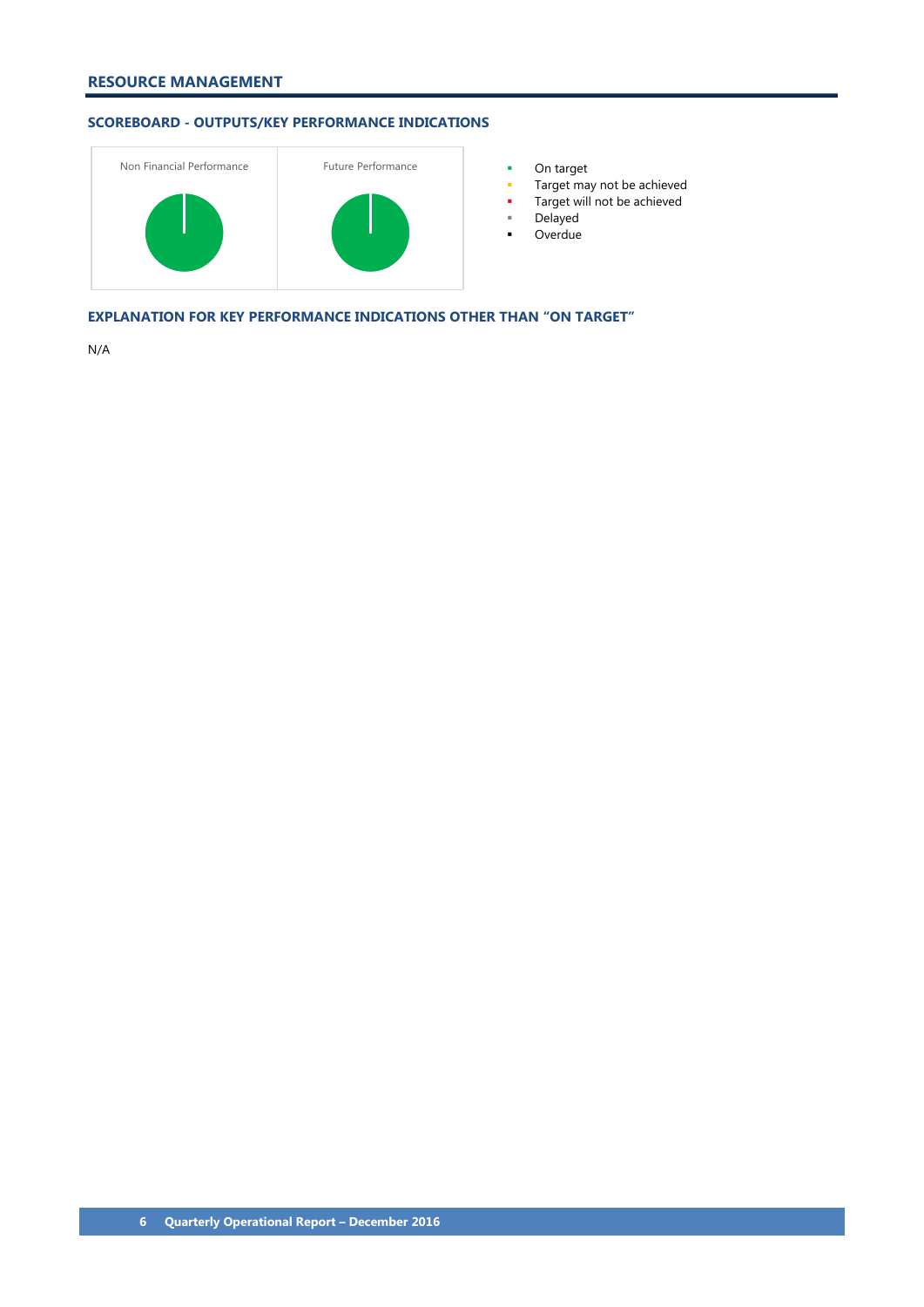# <span id="page-8-0"></span>**POLLUTION INCIDENTS AND RESPONSE**

Responding effectively to pollution incidents, reducing the occurrence and effects of pollution and other unauthorised incidents and, where necessary, undertaking successful enforcement action.

# **COMMENTARY/HIGHLIGHTS**

The number of prosecutions in the system is low which shows an improved compliance attitude, possibly arising from recent high profile prosecutions (and high fines) and low dairy pay out predictions. This should translate to improved environmental quality. The number of abatement and infringement notices issued are similar to 2015/2016 indicating similar compliance and non-compliance rates. There have been no significant marine oil spills that required actioning the response plan.

### **OUTPUTS/KEY PERFORMANCE INDICATIONS**

| <b>Performance measure</b>                                                                                                                                                                                                                                              | <b>Actual performance</b>                                                                                                                                                                                                                                                                               |
|-------------------------------------------------------------------------------------------------------------------------------------------------------------------------------------------------------------------------------------------------------------------------|---------------------------------------------------------------------------------------------------------------------------------------------------------------------------------------------------------------------------------------------------------------------------------------------------------|
| Respond to 100% of pollution and other complaints (generally<br>within fours hours of receipt) and where appropriate instigate<br>control, clean up and enforcement procedures, where<br>reasonable and appropriate, and publicly report on all<br>pollution incidents. | Responded to all 336 reported incidents (100%) within the<br>required timeframe. Instigated control and clean-up where<br>required. Issued 64 fourteen day letters, 140 abatement notices<br>and 33 infringement notices. No prosecutions have been initiated<br>as a result of unauthorised incidents. |
| Administer and implement the Taranaki Regional Oil Spill<br><b>Response Plan as agreed with Maritime New Zealand</b><br>including responding to 100% of oil spills.                                                                                                     | Administered the Tier II Taranaki Regional Oil Spill Response Plan<br>in accordance with the programme agreed with Maritime New<br>Zealand. No significant marine oil spills occurred that warranted<br>actioning the Plan.                                                                             |

# **SCOREBOARD - OUTPUTS/KEY PERFORMANCE INDICATIONS**



- 
- Target may not be achieved
- Target will not be achieved
- Delayed
- **Overdue**

# **EXPLANATION FOR KEY PERFORMANCE INDICATIONS OTHER THAN "ON TARGET"**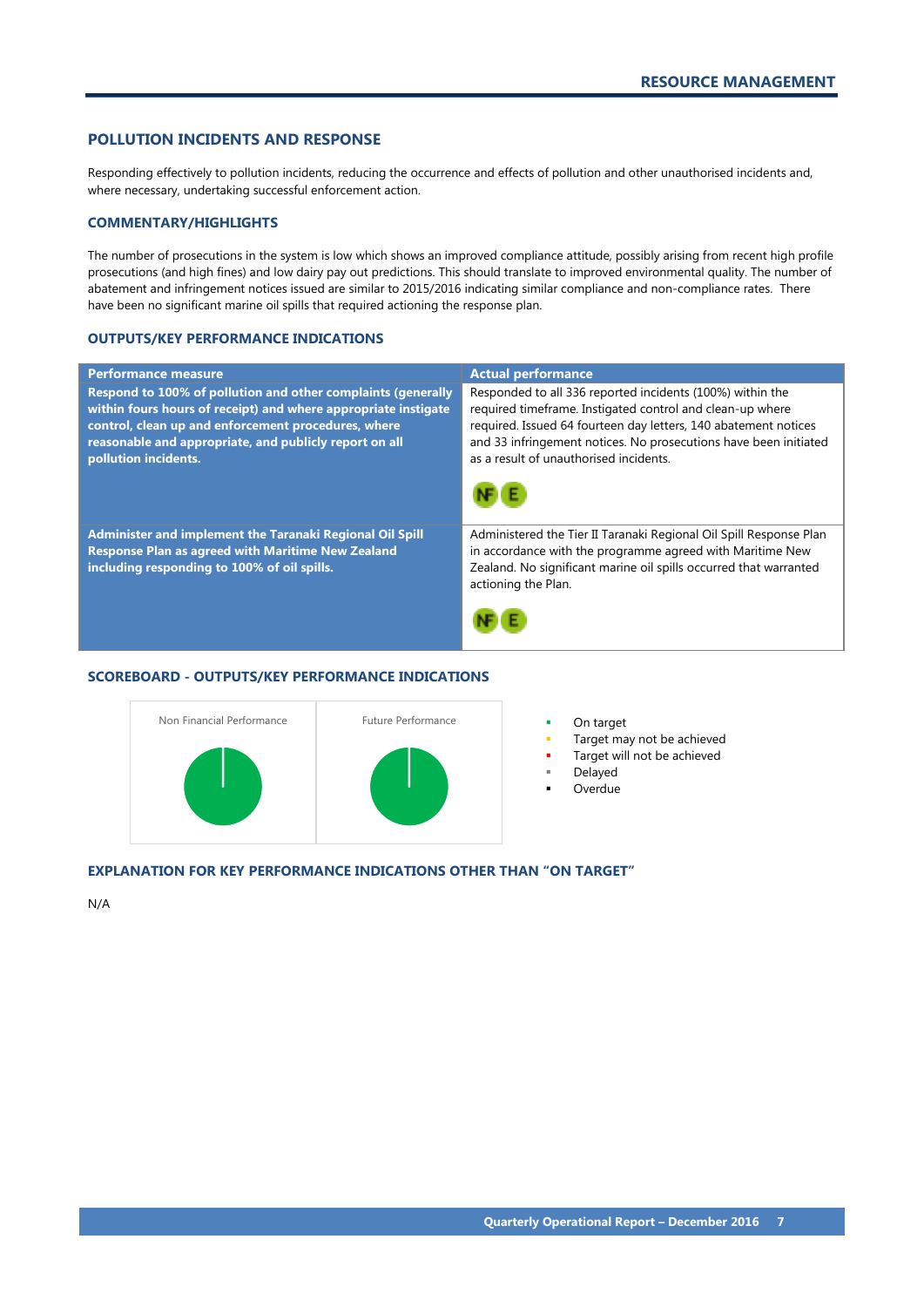# <span id="page-9-0"></span>**STATE OF THE ENVIRONMENT MONITORING**

Monitoring the state of the environment in Taranaki to enable periodic evaluation of trends in the state of the environment and of the effects of the implementation of the Council's policies and plans—this activity contributes to all levels of service.

# **COMMENTARY/HIGHLIGHTS**

Implementation of the Council's suite of state of the environment (SEM) programmes (over 50) is continuing. The Council has received a two-year report on the state of and trends in periphyton in the region's rivers, and on the state of and long-term and recent trends in the ecological health and physicochemical characteristics of our freshwater systems. Other reports have considered aspects of SEM reporting at the national level. Programmes have been reviewed for implementation in 2016/2017. The Council has continued to support the regional councils' environmental data LAWA website and to be engaged in developing the national EMaR (environmental monitoring and reporting) programmes alongside other regional councils and the Ministry for the Environment (particularly air quality and macroinvertebrates).

| <b>Performance measure</b>                                                                                                                                                                                                                                                                                                                                                                                                                                                                                                                                       | <b>Actual performance</b>                                                                                                                                                                                                                                                                                                                                                                                                                                                                                                                                                                                                                          |
|------------------------------------------------------------------------------------------------------------------------------------------------------------------------------------------------------------------------------------------------------------------------------------------------------------------------------------------------------------------------------------------------------------------------------------------------------------------------------------------------------------------------------------------------------------------|----------------------------------------------------------------------------------------------------------------------------------------------------------------------------------------------------------------------------------------------------------------------------------------------------------------------------------------------------------------------------------------------------------------------------------------------------------------------------------------------------------------------------------------------------------------------------------------------------------------------------------------------------|
| Implement and report on 100% of the Council's state of the<br>environment monitoring programmes comprising monitoring<br>of surface fresh water quantity, levels and flows, fresh water<br>quality, groundwater quantity and quality, coastal waters,<br>biodiversity, air quality and land use sustainability using<br>recognized and reputable methods of data collection, analysis<br>and reporting in accordance with the Council's State of the<br><b>Environment Monitoring Procedures document and State of</b><br>the Environment Monitoring Programmes. | Implementing 100% of the Council's state of the environment<br>monitoring programmes, in accordance with the programmes<br>prepared for 2016/2017.                                                                                                                                                                                                                                                                                                                                                                                                                                                                                                 |
| Monitor, review and where appropriate, further develop<br>existing programmes by 30 June of each year.                                                                                                                                                                                                                                                                                                                                                                                                                                                           | State of the environment monitoring is being delivered as<br>scheduled. The fresh and marine recreational bathing water and<br>the periphyton programmes were reported in June and September<br>respectively. Additional sites for physical/chemical monitoring<br>have been established and are being monitored. Soft shore marine<br>and shellfish programmes are being scoped. The riparian<br>management programme is being reviewed and the reporting<br>format is now being developed. The current regional lake water<br>quality programme is being reviewed to identify if additional<br>parameters could be included for greater benefit. |
| Prepare and publish the five-yearly state of the environment<br>report. The next report is due in 2020.                                                                                                                                                                                                                                                                                                                                                                                                                                                          | The Council's five-yearly state of the environment report, Taranaki<br>as one - Taranaki Tangata tu Tahi, was published in July 2015.                                                                                                                                                                                                                                                                                                                                                                                                                                                                                                              |
| Maintain all quality assurance programmes and information<br>databases for hydrometric, air quality, physicochemical<br>freshwater, terrestrial biodiversity, fresh water biological and<br>marine biological data. IANZ registration for chemical analysis<br>maintained.                                                                                                                                                                                                                                                                                       | All quality assurance programmes and information databases for<br>hydrometric, air quality, physicochemical freshwater, terrestrial<br>biodiversity, fresh water biological and marine biological data, are<br>being maintained. International Accreditation New Zealand<br>accreditation for a range of the tests undertaken by the Council's<br>laboratory has been maintained, with the most recent surveillance<br>assessment in early August awarding the Council accreditation<br>with no corrective actions required.                                                                                                                       |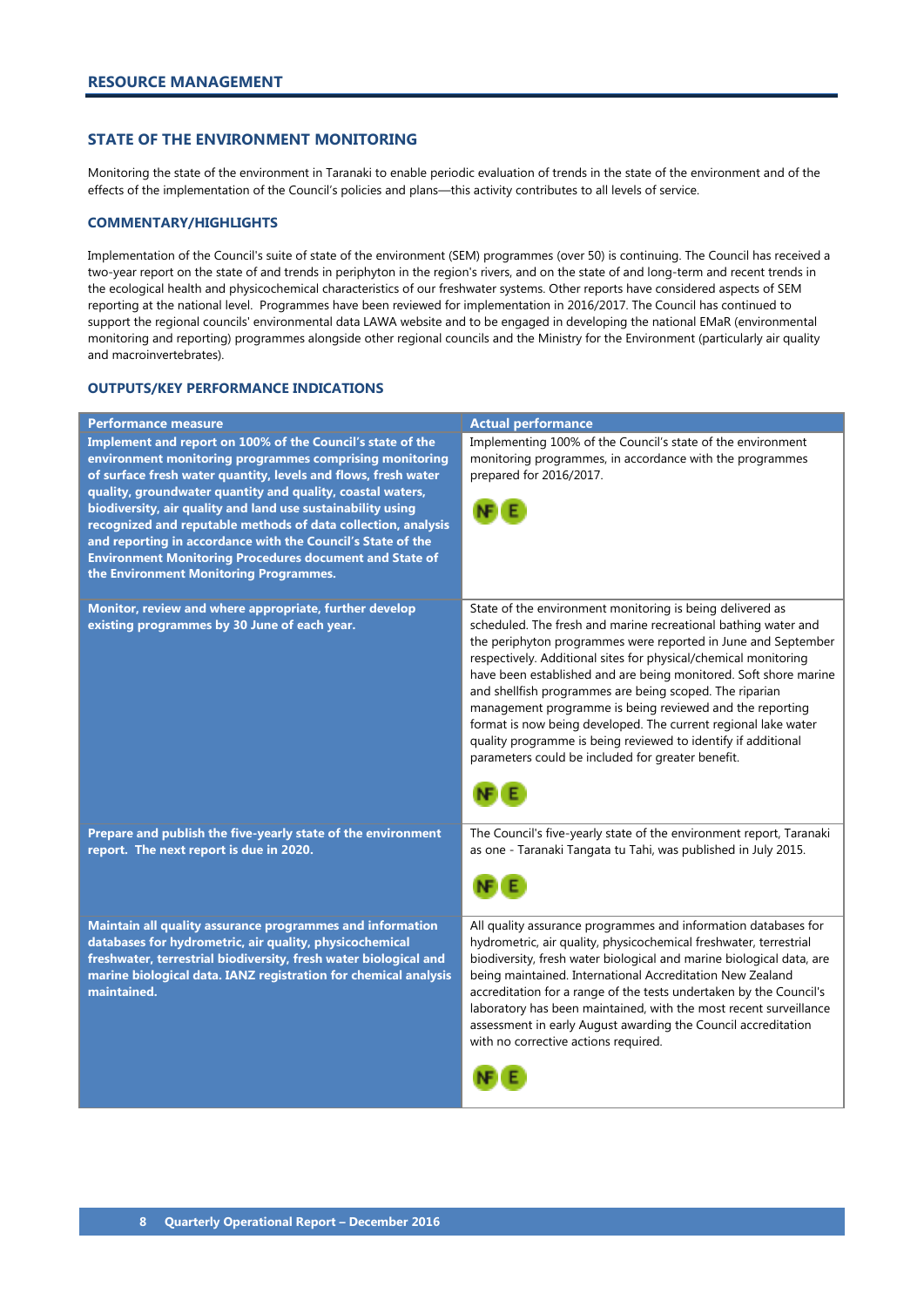# **RESOURCE MANAGEMENT**



- Target may not be achieved
- Target will not be achieved
- Delayed
- Overdue

**EXPLANATION FOR KEY PERFORMANCE INDICATIONS OTHER THAN "ON TARGET"**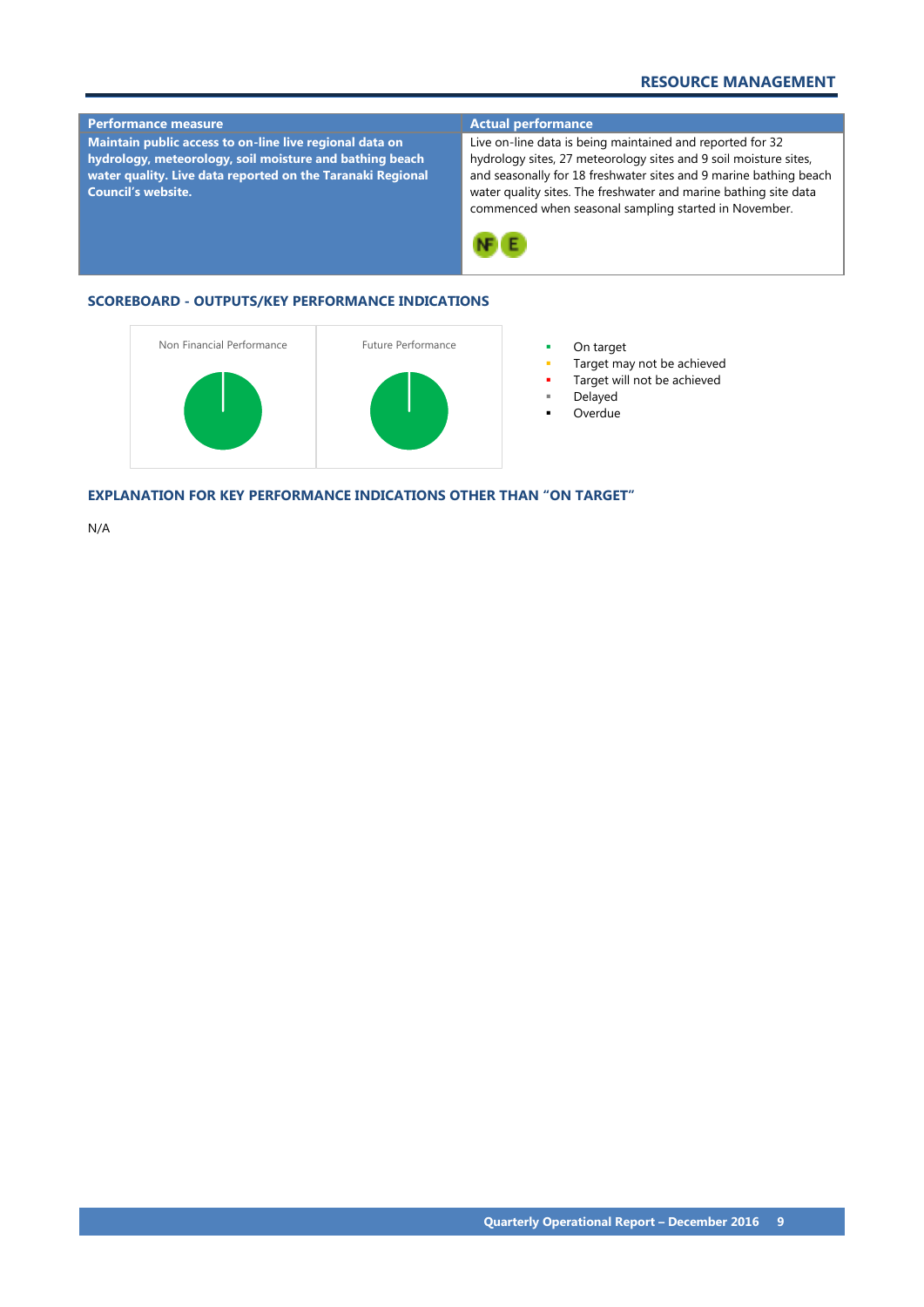# <span id="page-11-0"></span>**RESOURCE INVESTIGATIONS AND PROJECTS**

Providing relevant research information for resource management purposes—this activity contributes to all levels of service.

#### **COMMENTARY/HIGHLIGHTS**

The Council undertakes targeted and pro-active research and investigative activities each year that support and inform its policies and activities, providing a sound scientific and evidential basis for decision-making and policy development, so that potential problems are identified and responses researched before they become critical. Various activities continue as planned, with a high level of engagement exploring opportunities relevant to regional council activities with Crown Research Institutes (CRIs) towards the MBIE research 2017 bidding process for environmental research funding, allocation of CRI core funding (Strategic Science investment funds), and with several of the National Science Challenges- in particular the 'Our Land and Water', Nature's Challenges', 'Sustainable Seas', and 'Our Biological Heritage'. Staff have also participated in the development of long-term science research roadmaps for MfE/DoC and for MPI. The regional study by Lincoln Ventures into groundwater attenuation processes has been completed and a draft report has been received for information and review. The Council continues to support studies on the effects of cadmium on soil health and productivity, crop integrity, and animal health, and interim reports have been received. Another Envirolink fund assessment round of resourcefocused research has been undertaken, with relevant projects identified.

| Performance measure                                                                                                                                                                                                    | <b>Actual performance</b>                                                                                                                                                                                                                                                                                                                                                                                                                                                                                                                                                                                                                                                                                                                                                                                                                                                                                                                                      |
|------------------------------------------------------------------------------------------------------------------------------------------------------------------------------------------------------------------------|----------------------------------------------------------------------------------------------------------------------------------------------------------------------------------------------------------------------------------------------------------------------------------------------------------------------------------------------------------------------------------------------------------------------------------------------------------------------------------------------------------------------------------------------------------------------------------------------------------------------------------------------------------------------------------------------------------------------------------------------------------------------------------------------------------------------------------------------------------------------------------------------------------------------------------------------------------------|
| Over the period of the 2015/2025 Long-Term Plan the Council<br>intends to undertake a range of resource investigations and<br>applied research projects. Specifically for 2016/2017, the<br><b>Council intends to:</b> |                                                                                                                                                                                                                                                                                                                                                                                                                                                                                                                                                                                                                                                                                                                                                                                                                                                                                                                                                                |
| Continue to support the "best practice dairying catchments"<br>study in the Waiokura Stream catchment.                                                                                                                 | Continued to monitor ecological and physicochemical water<br>quality parameters within the Waiokura catchment, and then<br>consider data interpretation and analysis. A research project was<br>initiated with GNS (co-funded), looking at groundwater quality in<br>the catchment for review against OVERSEER predictions and for<br>determining age of groundwater i.e., time lags in shallow<br>groundwater in Taranaki. The draft report back from GNS on<br>groundwater age and behaviour was received in December 2016,<br>and is now subject to internal review.                                                                                                                                                                                                                                                                                                                                                                                        |
| Continue to use microbial source testing technology to<br>identify sources of faecal contamination in Taranaki waters.                                                                                                 | The mid-reaches of the Patea River have been confirmed as one<br>stretch for investigation. The Waitara embayment was targeted for<br>investigations following unexplained short-term high bacterial<br>counts. However, the study outcomes were inconclusive as the<br>high counts did not recur. Source testing may also be applied<br>within the Mangaoraka Stream to identify particular sources of<br>irregular contamination, and the Patea River to identify any high<br>counts affecting the bathing quality of the mid-reaches of the<br>river.                                                                                                                                                                                                                                                                                                                                                                                                       |
| Support studies into the behaviour and bioavailability of<br>cadmium in agricultural soils and fertilizer.                                                                                                             | The Council participates as an active member of the Cadmium<br>Working Group. The purpose of the research is to provide an<br>assessment of the risks to NZ agriculture posed by accumulation<br>of fertiliser derived-Cd and to provide evidence for effective soil<br>management options to mitigate plant uptake. Reports have been<br>received (July) on cadmium accumulation in a range of forage and<br>market garden crops grown in various soils, levels of Cd within<br>NZ's agriculture and food chain systems, the significant of Cd<br>within primary production sectors, and options for management of<br>soil systems and fodder pasture to control Cd uptake. A further<br>progress report, covering field studies into concentrations of<br>cadmium in horticulture produce (potatoes, leafy greens, wheat,<br>onions) related to soil cadmium and soil characteristics; soil<br>emendation studies (lime, compost) to control cadmium uptake; |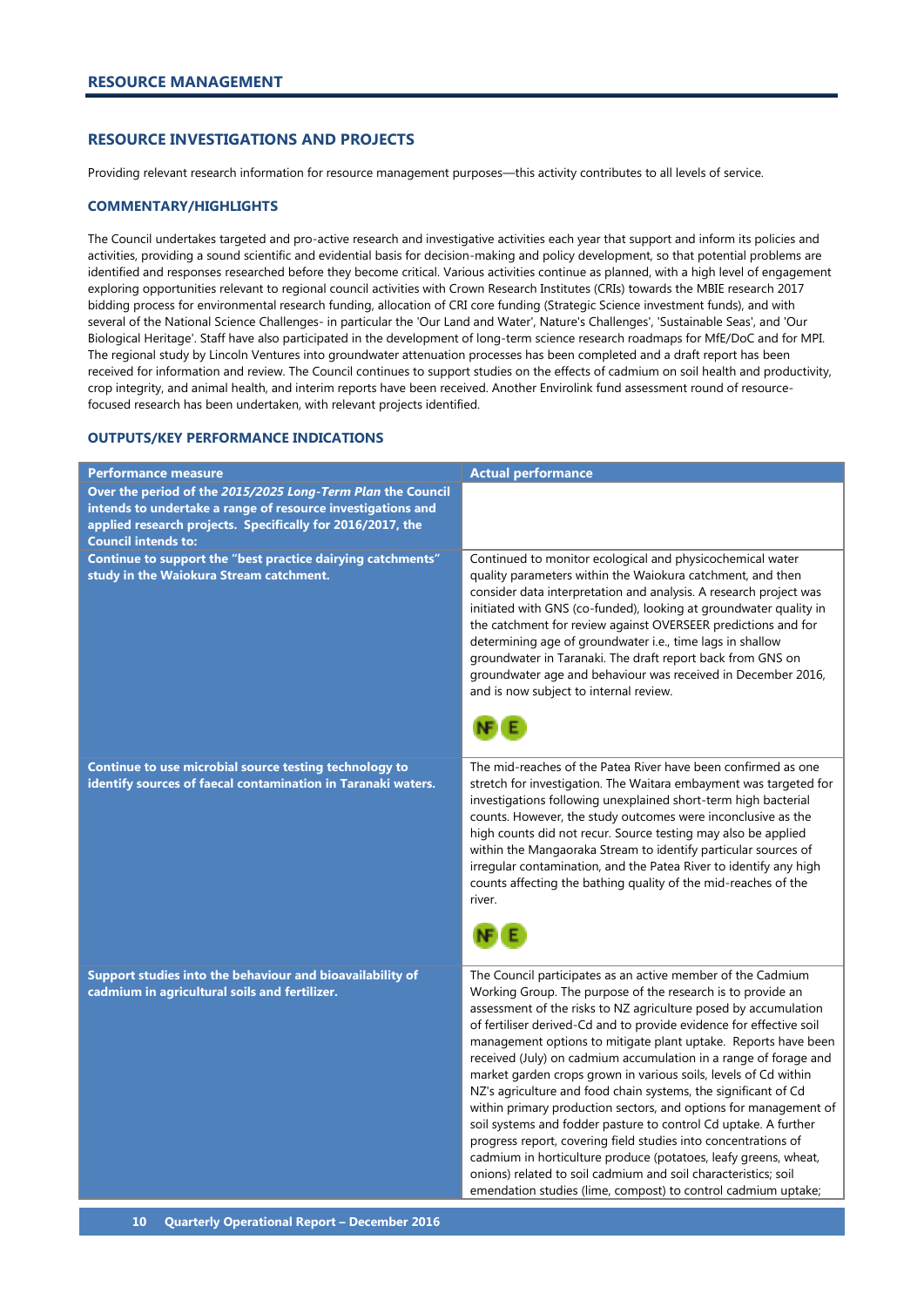| <b>Performance measure</b>                                                                                                                                                                                                                                                                                                                                                                                    | <b>Actual performance</b>                                                                                                                                                                                                                                                                                                                                                                                                                                                                                                                                                                                                                                                                                                                                                                                                                                                                                                                                                                                                                                                          |
|---------------------------------------------------------------------------------------------------------------------------------------------------------------------------------------------------------------------------------------------------------------------------------------------------------------------------------------------------------------------------------------------------------------|------------------------------------------------------------------------------------------------------------------------------------------------------------------------------------------------------------------------------------------------------------------------------------------------------------------------------------------------------------------------------------------------------------------------------------------------------------------------------------------------------------------------------------------------------------------------------------------------------------------------------------------------------------------------------------------------------------------------------------------------------------------------------------------------------------------------------------------------------------------------------------------------------------------------------------------------------------------------------------------------------------------------------------------------------------------------------------|
|                                                                                                                                                                                                                                                                                                                                                                                                               | characterisation of cadmium binding in a variety of soil types;<br>cadmium effects upon soil rhizobia and nitrogen availability; and<br>cadmium effects upon livestock (Cd accumulation in blood and<br>organs) in relation to soil and pasture cadmium levels was<br>received in December 2016.                                                                                                                                                                                                                                                                                                                                                                                                                                                                                                                                                                                                                                                                                                                                                                                   |
|                                                                                                                                                                                                                                                                                                                                                                                                               |                                                                                                                                                                                                                                                                                                                                                                                                                                                                                                                                                                                                                                                                                                                                                                                                                                                                                                                                                                                                                                                                                    |
| Investigate shallow groundwater transport, transformation<br>and attenuation processes.                                                                                                                                                                                                                                                                                                                       | This study, by Lincoln Ventures, has been reported internally.<br>Regional groundwater sampling is continuing. GNS are<br>undertaking age studies of groundwater in the Waiokura<br>catchment to determine travel times and hence groundwater lags<br>between land management practices and receiving surface water<br>quality. A draft report on the GNS study (age and lag periods) is<br>undergoing internal review.                                                                                                                                                                                                                                                                                                                                                                                                                                                                                                                                                                                                                                                            |
|                                                                                                                                                                                                                                                                                                                                                                                                               |                                                                                                                                                                                                                                                                                                                                                                                                                                                                                                                                                                                                                                                                                                                                                                                                                                                                                                                                                                                                                                                                                    |
| Engagement in "Envirolink" and other science research project<br>development opportunities and strategies for regional<br>councils, to enhance knowledge base for policy development<br>and implementation. Projects with clear relevance and benefit<br>to Taranaki to be adopted by "Envirolink" and other funding<br>opportunities (advocacy to be reported through Council's<br>annual report processes). | Envirolink projects are underway: a revised national High Intensity<br>Rainfall Design System, and development of Discrete Water<br>Quality Sampling Standards. Four projects approved for funding:<br>farm scale soil mapping and applications, management options for<br>aquatic weeds, assessment criteria for fish passage and barrier<br>mitigation options, and review of marine recreational<br>microbiological guidelines and their scientific basis. There is on-<br>going engagement with MBIE's National Science Challenges, to<br>pursue specific projects of benefit to the Taranaki region-<br>specifically the 'Nature's Challenges', 'Bioheritage' and 'Our land<br>and Water' challenges. A workshop for the Taranaki-specific<br>projects within 'Natural hazards' NSCs was held. The Council<br>submitted on MfE-DoC 'conservation and environment' and on the<br>MPI 'Enhanced productivity' 20-year science roadmap projects.<br>The Envirolink application process for 2017/2018 funding was<br>formally undertaken in October, with agreement on proposals. |
|                                                                                                                                                                                                                                                                                                                                                                                                               |                                                                                                                                                                                                                                                                                                                                                                                                                                                                                                                                                                                                                                                                                                                                                                                                                                                                                                                                                                                                                                                                                    |



- Target may not be achieved
- Target will not be achieved
- Delayed
- Overdue

# **EXPLANATION FOR KEY PERFORMANCE INDICATIONS OTHER THAN "ON TARGET"**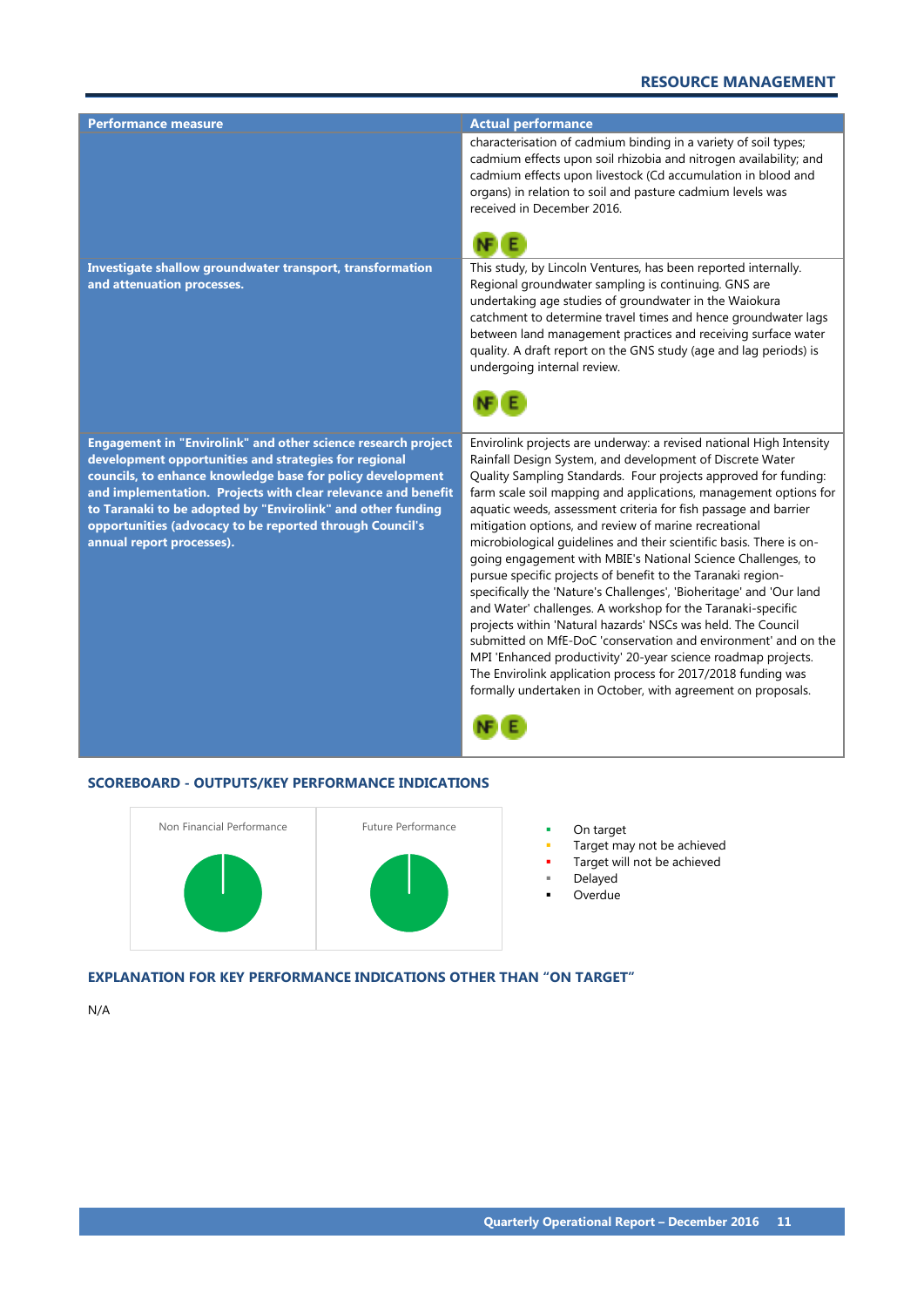# <span id="page-13-0"></span>**WASTE MINIMISATION**

Encouraging and implementing waste management and cleaner production initiatives in Taranaki consistent with the *Regional Waste Strategy for Taranaki* and the waste management plans of the districts.

# **COMMENTARY/HIGHLIGHTS**

The purpose of this work stream is to encourage and implement waste management and cleaner production initiatives in Taranaki consistent with the Regional Waste Strategy for Taranaki and the waste management plans of the districts. Significant areas of activity include in-house waste minimisation educational campaigns, public presentations, the administration of the Taranaki Solid Waste Management Committee, and a review of the Regional Waste Minimisation Strategy for Taranaki. In particular, the Council is working with the three district councils in the review of their waste management plans.

| <b>Performance measure</b>                                                                                                                                                                                                                                                                                                                                                  | <b>Actual performance</b>                                                                                                                                                                                                                                                                                                                                                                                                                                                                                                                                                                      |
|-----------------------------------------------------------------------------------------------------------------------------------------------------------------------------------------------------------------------------------------------------------------------------------------------------------------------------------------------------------------------------|------------------------------------------------------------------------------------------------------------------------------------------------------------------------------------------------------------------------------------------------------------------------------------------------------------------------------------------------------------------------------------------------------------------------------------------------------------------------------------------------------------------------------------------------------------------------------------------------|
| Assist sector leaders in six activity areas in exploring and<br>implementing energy efficiency and waste minimisation.                                                                                                                                                                                                                                                      | Work has focussed on, the WITT orientation, opportunities to<br>manage and minimise soft plastics, assisting with waste education<br>lessons and waste audit for St Pius-X School as well as<br>involvement with other schools around the Love Food Hate Waste<br>campaign, the development of a process for responding to<br>medical waste contamination in recycling, preparation for the<br>Clean-up Week, a Commercial and Industry workshop - purpose<br>to feed into waste plans and discussion on ways to continue to<br>improve on diversion of office waste.                          |
| Work with the agricultural sector to identify, implement<br>and/or promote waste minimisation opportunities.                                                                                                                                                                                                                                                                | The Council continues to promote waste recovery within the<br>agricultural sector through education and publicity. Specifically,<br>the Council has initiated the development of a mapping tool to<br>establish distances to transfer stations for rural residents. The<br>waste minimisation officer responds to enquiries from the<br>agricultural sector as these arise.                                                                                                                                                                                                                    |
| Facilitate a regional approach to waste management<br>initiatives and programmes at policy, management, and<br>implementation levels, in particular servicing the Taranaki<br>Solid Waste Management Committee, implementing a<br>revision of the Regional Waste Strategy by June 2021, and<br>partnering in delivering waste plans for the three districts of<br>Taranaki. | Servicing of the Taranaki Solid Waste Management Committee<br>(TSWMC) continues. The review of the district waste plans is<br>underway. The Solid Wastes Analysis report is presently being<br>finalised and stakeholder and councillor workshops are complete.<br>A four day kerbside waste audit has been completed. The<br>2016/2017 Education Plan has been reviewed and adopted. A<br>report on the soft plastics waste stream, the revision of the Waste<br>Management and Minimisation Strategy for Taranaki and a report<br>on significant activities in 2015/2016 has been completed. |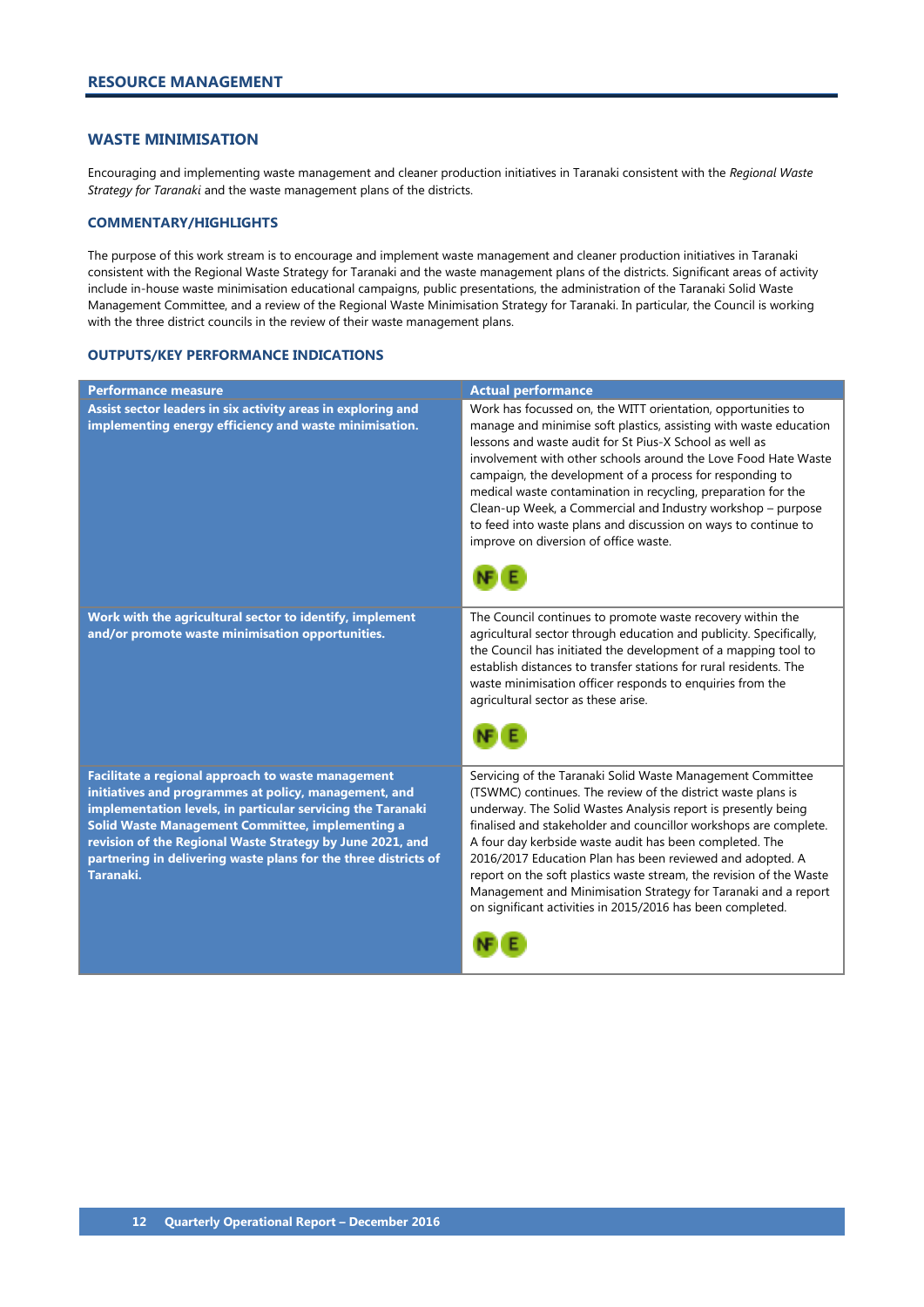

- 
- Target may not be achieved
- **Target will not be achieved**
- Delayed
- **-** Overdue

**EXPLANATION FOR KEY PERFORMANCE INDICATIONS OTHER THAN "ON TARGET"**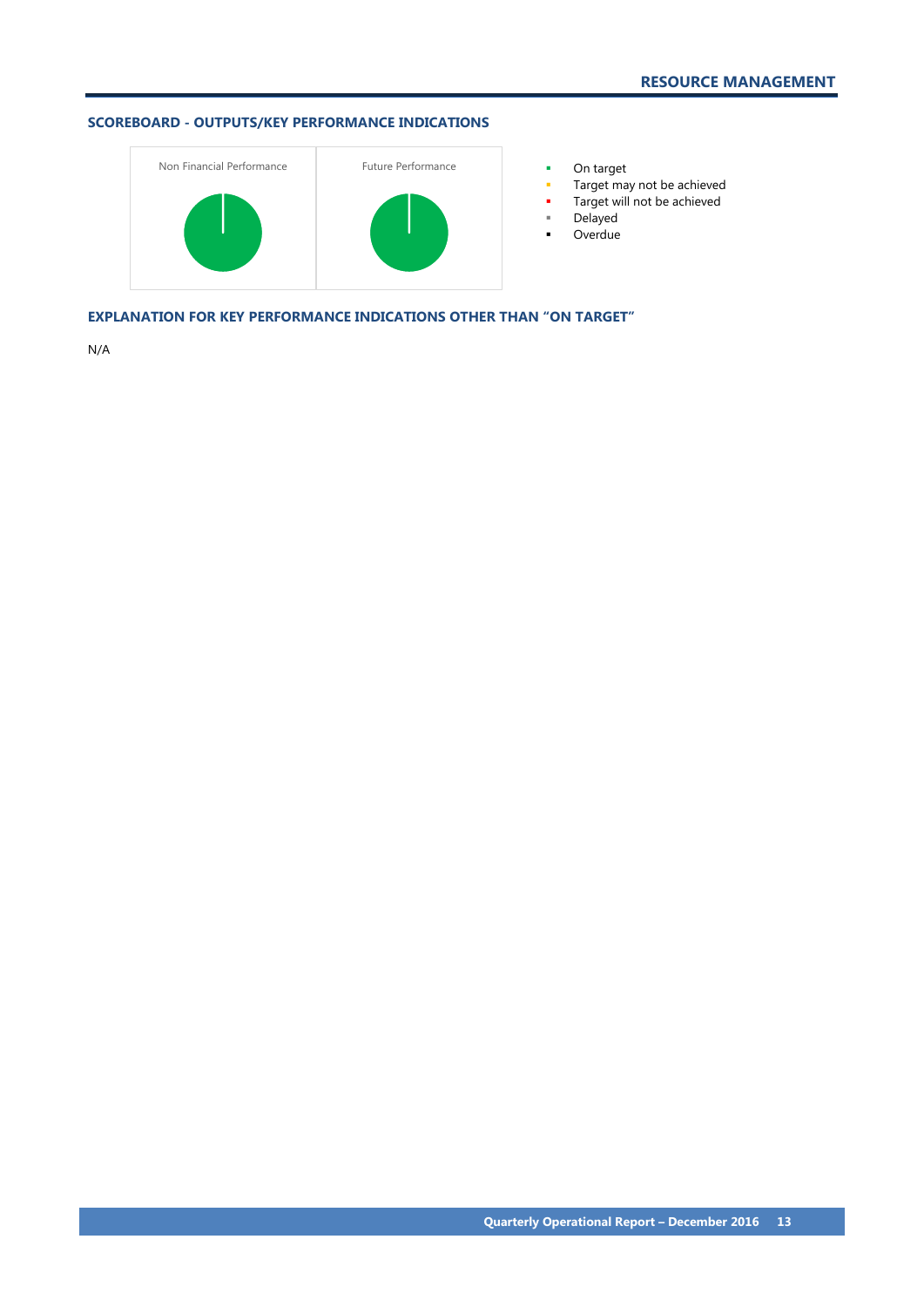# <span id="page-15-0"></span>**SUSTAINABLE LAND MANAGEMENT PLANS AND PLANT SUPPLY PROGRAMME**

Promoting sustainable land and riparian management by providing land management advice and information on an individual property basis and through advocacy and facilitation.

# **COMMENTARY/HIGHLIGHTS**

Mostly business as usual across both the riparian and hill country programmes. Riparian fencing and plant sales are progressing as expected at rates similar to last year. A further 58.8 kms of fencing and 53.8 kms of new planting recorded for the second quarter. Riparian margins are now 84.5% fenced and 69.6% vegetated where recommended. The hill country programme is progressing and delivery of the STRESS targets is on target. This includes the completion of hill country farmer advisory group meetings and the pole harvest and dispatch of around 4,000 hill country poplar poles. Work is progressing on the refinement of the criteria for a riparian compliance certificate. The development of new mobile field technology for both the riparian and hill country programmes is underway and will be ready for use by early this year.

| <b>Performance measure</b>                                                                                                                                                                                                                                                                                                                                                                                                                                                                                                                                                | <b>Actual performance</b>                                                                                                                                                                                                                                                                                                                                                                                                   |
|---------------------------------------------------------------------------------------------------------------------------------------------------------------------------------------------------------------------------------------------------------------------------------------------------------------------------------------------------------------------------------------------------------------------------------------------------------------------------------------------------------------------------------------------------------------------------|-----------------------------------------------------------------------------------------------------------------------------------------------------------------------------------------------------------------------------------------------------------------------------------------------------------------------------------------------------------------------------------------------------------------------------|
| Planning services. Provide property planning services to<br>landholders. Prepare plans covering 1,000 hectares of land use<br>capability mapping in the hill country and 100 riparian plans<br>in the intensive water management zone. By the end of the<br>period of this Plan it is intended to have active or completed<br>riparian plans in place for over 99% of dairy farms<br>(approximately 1,680) and active comprehensive farm plans in<br>place for over 69% of hill country in private ownership where<br>approximately 840 sheep and beef farms are located. | This year there have been two comprehensive farm plans, covering<br>397 hectares, and no agroforestry plans prepared. Plans now cover<br>66.4% or 203,279 hectares of the land in private ownership in the<br>hill country. Twenty riparian plans and five add-ons have now<br>been completed for the year.                                                                                                                 |
| Monitoring and reporting. Liaise with and monitor<br>approximately 2,600 riparian plans and 100 farm plans and<br>report on the implementation of the recommended fencing<br>and planting.                                                                                                                                                                                                                                                                                                                                                                                | This year, there have been 3,387 liaisons (772 observations and<br>2,615 events). In total, 4,416.3 kilometres of new fencing has been<br>erected resulting in 84.5% of waterways protected by fencing.<br>2,466 kilometres of new planting has been established, resulting in<br>69.5% of waterways having adequate vegetation where<br>recommended.                                                                       |
| Provision of advice. When requested, provide advice on<br>sustainable land management practices within ten working<br>days.                                                                                                                                                                                                                                                                                                                                                                                                                                               | This year there have been 84 requests for advice with all of them<br>responded to within the required timeframe.                                                                                                                                                                                                                                                                                                            |
| Provide servicing and support to the Taranaki Biodiversity<br>Trust and assistance to other organizations involved in<br>promoting sustainable land management.                                                                                                                                                                                                                                                                                                                                                                                                           | Provided administrative and treasury services to the Taranaki<br>Biodiversity Trust "Wild For Taranaki"                                                                                                                                                                                                                                                                                                                     |
| Provide annually, on a cost-recovery basis, approximately<br>450,000 suitable plants for land stabilisation, soil conservation<br>and riparian planting programmes.                                                                                                                                                                                                                                                                                                                                                                                                       | To date, 217,386 plants have been ordered this year.                                                                                                                                                                                                                                                                                                                                                                        |
| <b>Implement the South Taranaki and Regional Erosion Support</b><br>Soil Conservation Programme including an estimated 6,000<br>poplar poles, 50 ha of protection forestry and construction of<br>22 km of retirement fencing to retire 300 ha of marginal land.                                                                                                                                                                                                                                                                                                          | 3,931 poles ordered and planted in August/September. 23.9<br>hectares of reversion and 3.3ha of retirement completed. 3.4<br>kilometres of fencing completed to protect 34 hectares of forestry<br>and retirement vegetation. 10 hectares of forestry, 104 hectares of<br>retirement and 141 hectares of reversion proposed for June<br>period. 16 kilometres of fencing proposed. Actual amount to be<br>reported in June. |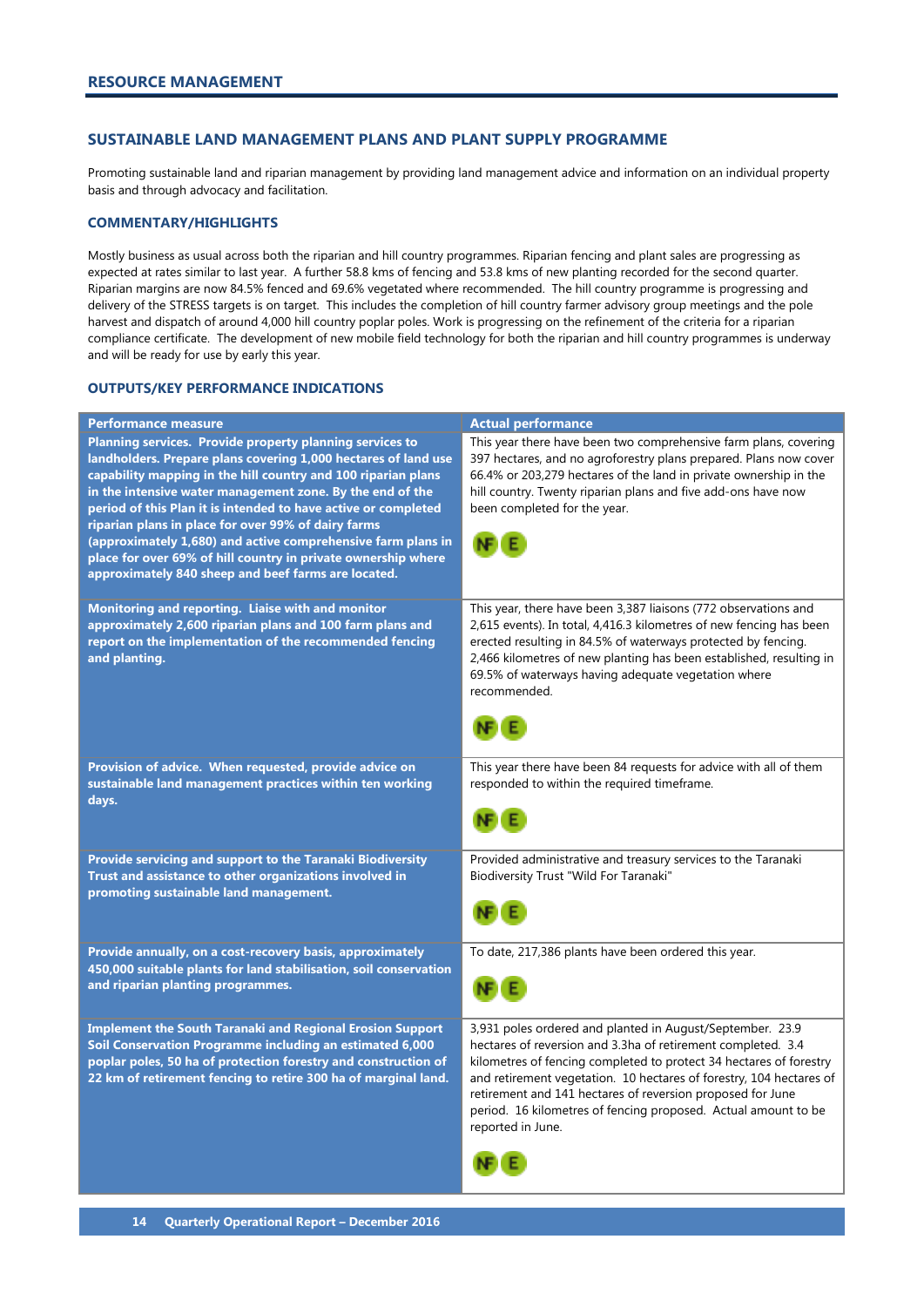

- 
- Target may not be achieved
- **Target will not be achieved**
- Delayed
- **-** Overdue

**EXPLANATION FOR KEY PERFORMANCE INDICATIONS OTHER THAN "ON TARGET"**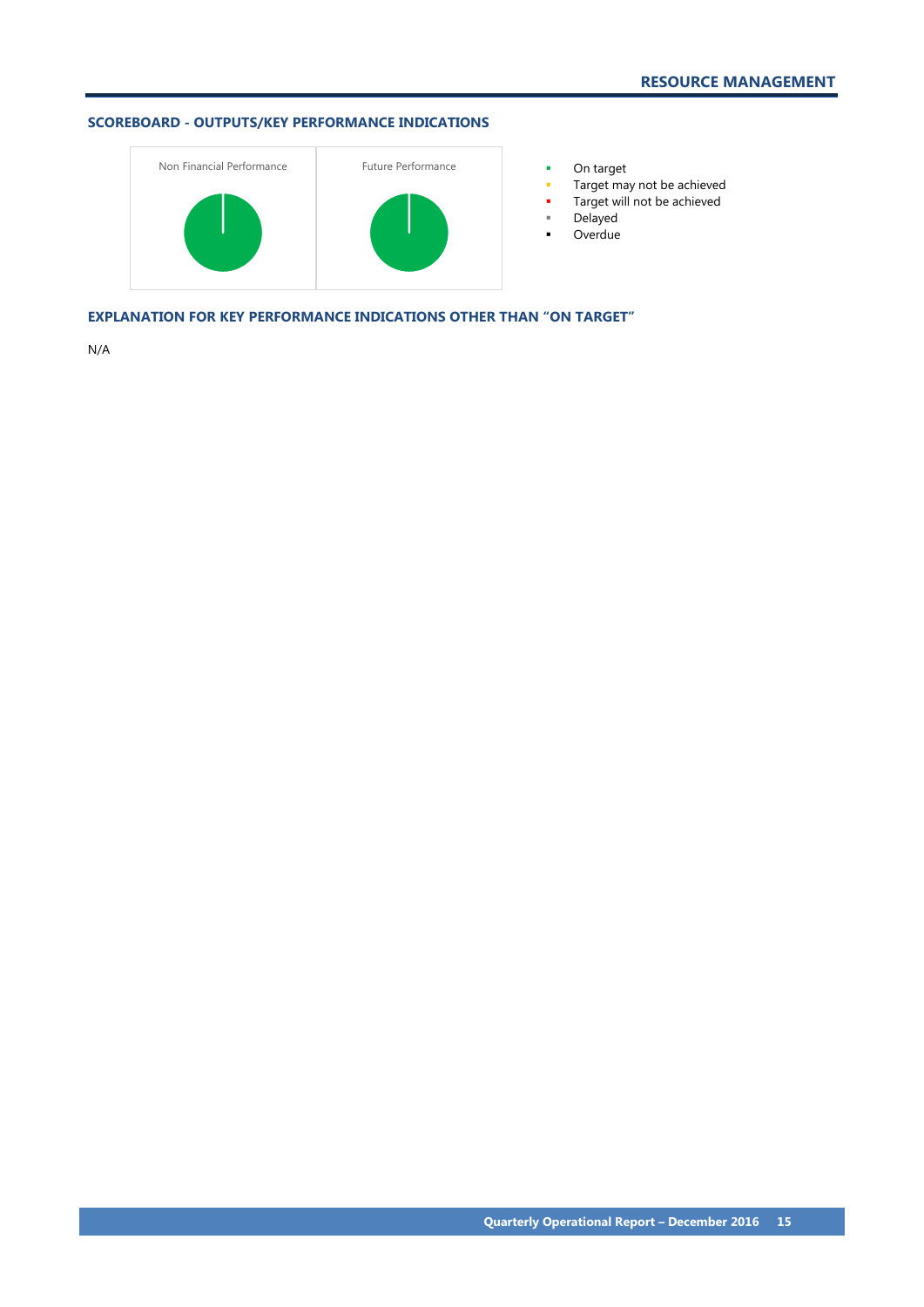### <span id="page-17-0"></span>**BIODIVERSITY**

Maintaining and enhancing the indigenous biodiversity of the Taranaki region, working alongside landowners and other groups and agencies in accordance with the Council's policies and biodiversity strategy priorities.

# **COMMENTARY/HIGHLIGHTS**

Work with landowners to prepare biodiversity plans that protect the values within their Key Native Ecosystems (KNE) continues. Work on existing plans, including fencing, planting and pest plant and animal control, is ongoing. New sites that meet the KNE criteria, with particular focus on areas that are close to existing sites (to provide corridors of protection across the landscape) are being identified. Concept planning for inclusion of predator control within existing programmes is underway. This would add significant value to the proposed Wild for Taranaki "Restoring Taranaki" project.

# **OUTPUTS/KEY PERFORMANCE INDICATIONS**

| <b>Performance measure</b>                                                                                                             | <b>Actual performance</b>                                                                                                                                                                                                                                                                                          |
|----------------------------------------------------------------------------------------------------------------------------------------|--------------------------------------------------------------------------------------------------------------------------------------------------------------------------------------------------------------------------------------------------------------------------------------------------------------------|
| Prepare at least 10 biodiversity plans per annum for<br>properties containing key native ecosystems (KNE).                             | Work is progressing well towards the preparation of 14 new<br>biodiversity plans for KNE's during 2016/17. This quarter, 6 plans<br>have been completed and presented to land owners and 2 others<br>are very near completion.                                                                                     |
| Initiate and support implementation of work programmes on<br>all KNE's with a biodiversity plan and monitor and report on<br>progress. | Annual work plans have been approved for 97 KNE's with a<br>Biodiversity Plan to progress works in line with approved funding.<br>Work type is seasonal, with pest animal control spanning the year,<br>pest plant control and fencing carried out during the summer<br>months and plantings during winter/spring. |

### **SCOREBOARD - OUTPUTS/KEY PERFORMANCE INDICATIONS**



- 
- Target may not be achieved
- Target will not be achieved
- Delayed
- Overdue

#### **EXPLANATION FOR KEY PERFORMANCE INDICATIONS OTHER THAN "ON TARGET"**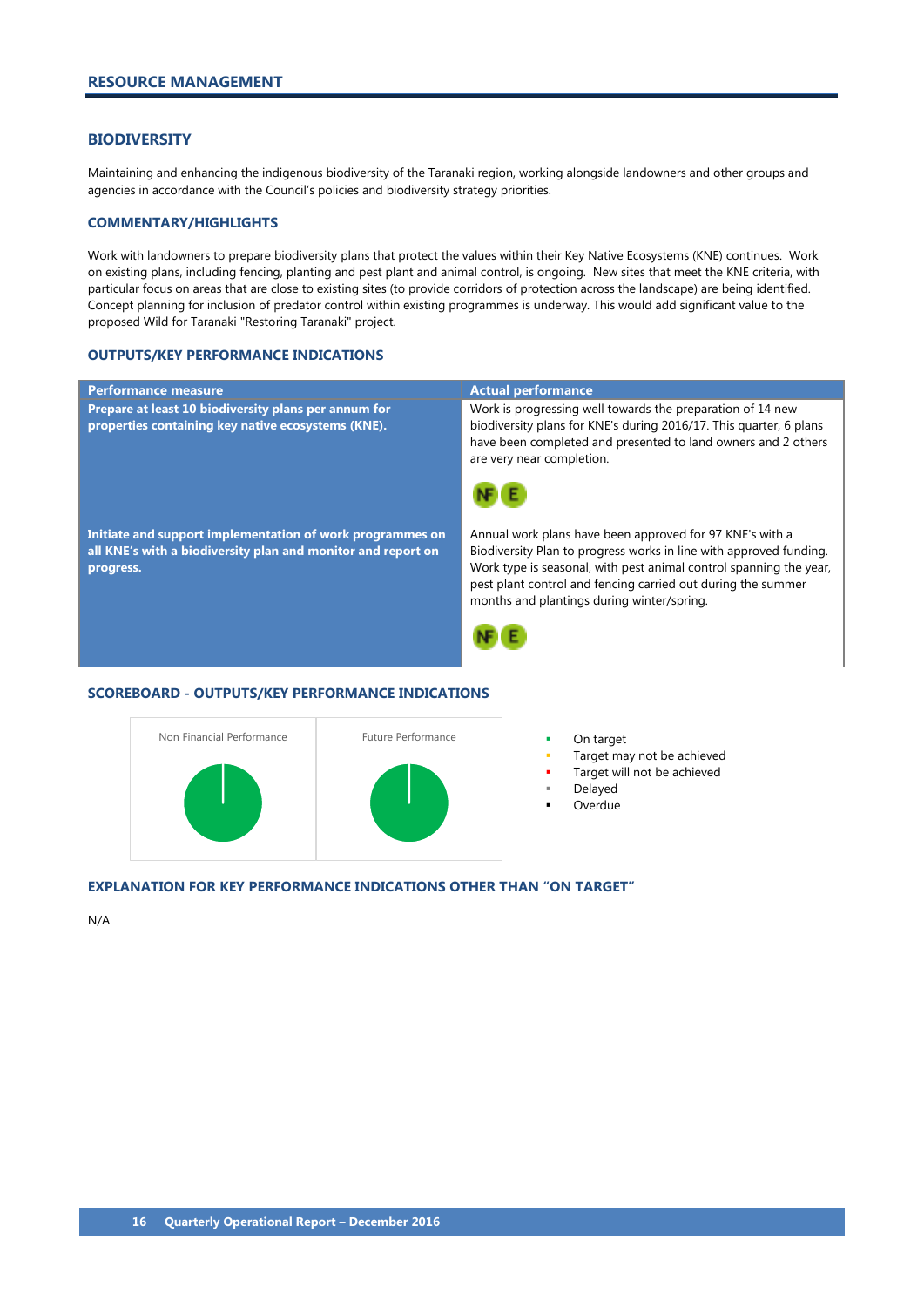# <span id="page-18-0"></span>**ENHANCEMENT GRANTS**

Promoting the protection of the environment through the provision of targeted enhancement grants.

# **COMMENTARY/HIGHLIGHTS**

Enhancement grants provide funding for a range of the Council's programmes - including, key native ecosystems, wetland protection and "Wild for Taranaki" projects. Funding is provided for projects as outlined in plans that are agreed to with the landowner. This funding also supports the Taranaki Biodiversity Trust "Wild for Taranaki" project.

# **OUTPUTS/KEY PERFORMANCE INDICATIONS**

| <b>Performance measure</b>                                                                                                               | <b>Actual performance</b>                                                                                                                                                                                                                                   |
|------------------------------------------------------------------------------------------------------------------------------------------|-------------------------------------------------------------------------------------------------------------------------------------------------------------------------------------------------------------------------------------------------------------|
| Implement a programme using environmental enhancement<br>grants for the protection of biodiversity habitats of regional<br>significance. | Excluding the STRESS budget, \$318,000 worth of environmental<br>enhancement grant projects are allocated this year. These projects<br>include support for biodiversity plans, regionally significant<br>wetland projects and "Wild for Taranaki" projects. |
|                                                                                                                                          |                                                                                                                                                                                                                                                             |

# **SCOREBOARD - OUTPUTS/KEY PERFORMANCE INDICATIONS**



# **EXPLANATION FOR KEY PERFORMANCE INDICATIONS OTHER THAN "ON TARGET"**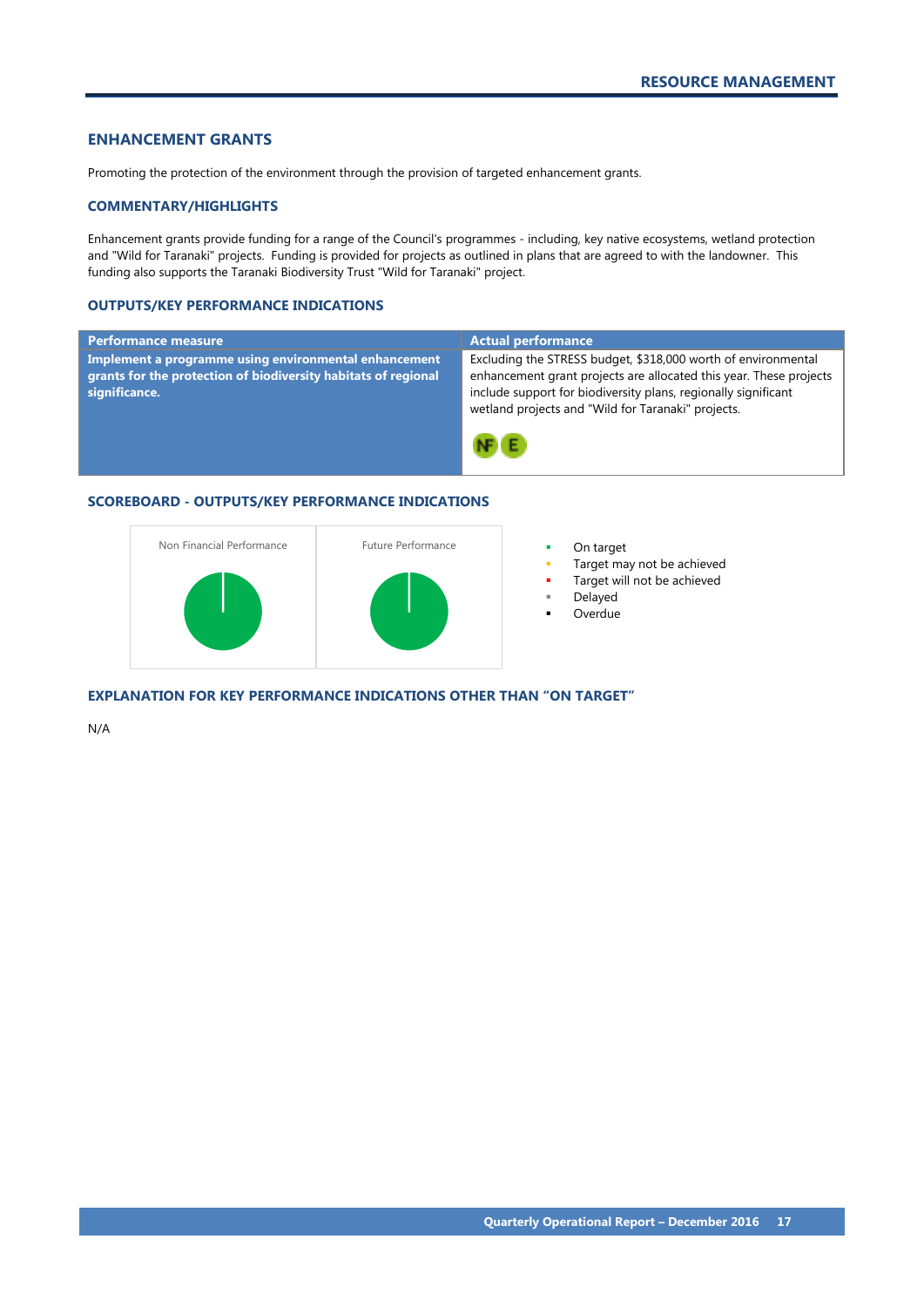# <span id="page-19-0"></span>**BIOSECURITY PLANNING**

Preparing, adopting and maintaining comprehensive and publicly considered policies, plans and strategies that will deliver to the Taranaki community, efficient and effective management of the Council's biosecurity functions.

# **COMMENTARY/HIGHLIGHTS**

The Biosecurity Strategy for Taranaki and the reviewed Regional Pest Management Plan are both at the draft stage and will be considered by the Council prior to public consultation.

# **OUTPUTS/KEY PERFORMANCE INDICATIONS**

| <b>Performance measure</b>                                                                                               | <b>Actual performance</b>                                                                                                                                                                                                                                                                                         |
|--------------------------------------------------------------------------------------------------------------------------|-------------------------------------------------------------------------------------------------------------------------------------------------------------------------------------------------------------------------------------------------------------------------------------------------------------------|
| Undertake ten-yearly review of the Pest Management Plan for<br>Taranaki in 2016/2017 and an interim review in 2021/2022. | A Draft Pest Plan and a section 72 cost/benefit analysis report<br>have been prepared taking into account the recently promulgated<br>National Policy Direction (NPD). A separate draft Biosecurity<br>Strategy for Taranaki has also been prepared that Council will<br>consult on at the same time as the RPMP. |
|                                                                                                                          |                                                                                                                                                                                                                                                                                                                   |

# **SCOREBOARD - OUTPUTS/KEY PERFORMANCE INDICATIONS**



- 
- Target may not be achieved
- Target will not be achieved
- Delayed
- Overdue

**EXPLANATION FOR KEY PERFORMANCE INDICATIONS OTHER THAN "ON TARGET"**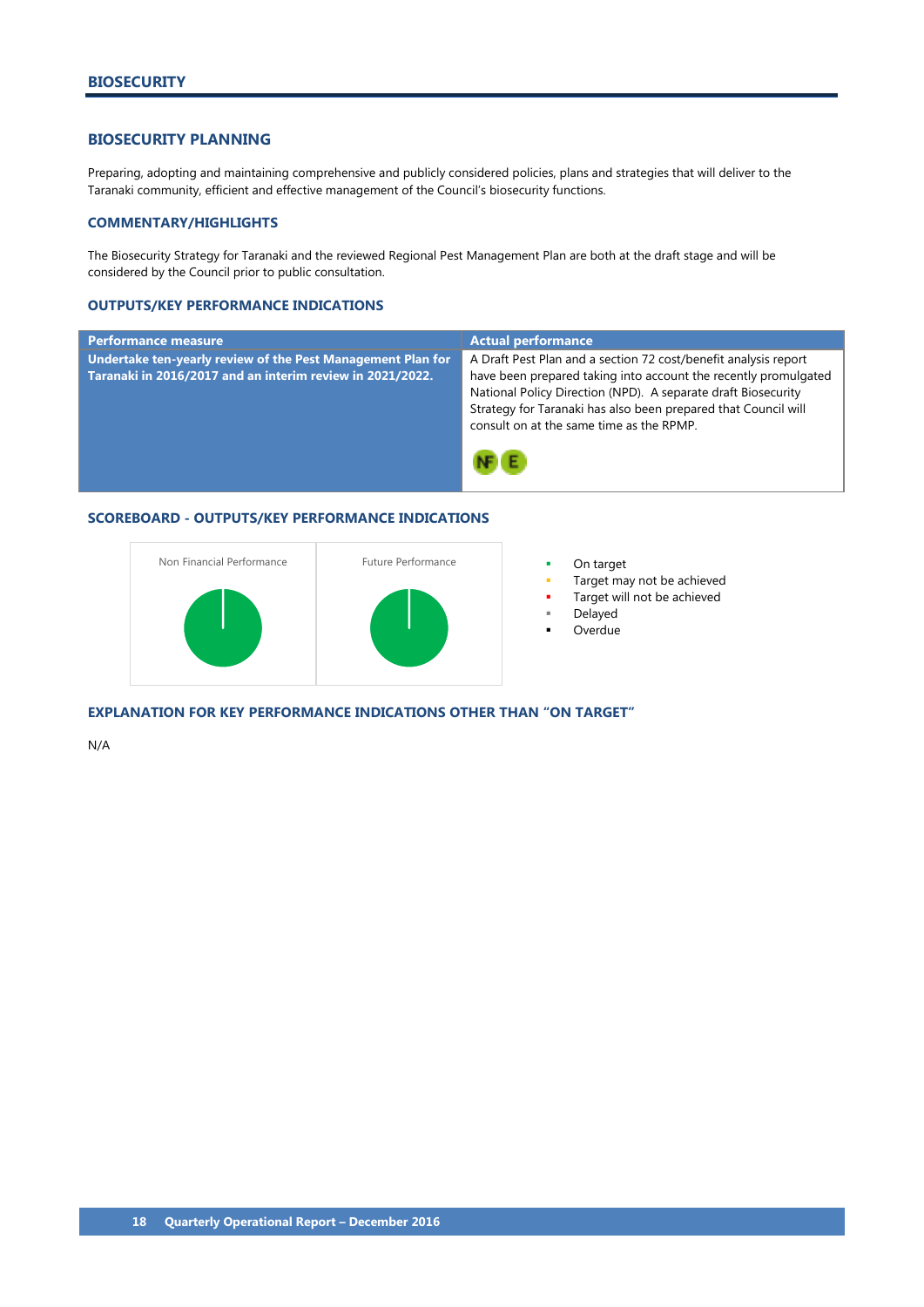# <span id="page-20-0"></span>**PEST ANIMAL AND PEST PLANT MANAGEMENT**

Controlling pest animals and controlling or eradicating pest plants to minimise their adverse effects on biodiversity, primary production and the regional economy and environment.

# **COMMENTARY/HIGHLIGHTS**

The self-help possum control programme continues. Landowners in the southern zone undertook maintenance to ensure they met Strategy requirements. Weather conditions delayed the Department of Conservation's aerial 1080 control operation within the Egmont National Park. This meant that contractors were unable to complete work on surrounding land for the Council, until late December. Officers continued to respond to public enquiries on a range of pest plant and pest animals. Preparation for the first round of control of Old Mans Beard within the Waingongoro catchment is complete. The operation has been slightly delayed due to additional work required in the Kaupokonui catchment. It is anticipated that the work will commence in the new year. The pest plant inspection programme continues. Land owners are required to undertake control of pest plants on their properties.

| <b>Performance measure</b>                                                                                                                                                        | <b>Actual performance</b>                                                                                                                                                                                                                                                                                                                                                                                                                                                                          |
|-----------------------------------------------------------------------------------------------------------------------------------------------------------------------------------|----------------------------------------------------------------------------------------------------------------------------------------------------------------------------------------------------------------------------------------------------------------------------------------------------------------------------------------------------------------------------------------------------------------------------------------------------------------------------------------------------|
| Dependent upon the review of the Pest Management Plan for<br><b>Taranaki:</b>                                                                                                     |                                                                                                                                                                                                                                                                                                                                                                                                                                                                                                    |
| Undertake property inspections, provide advice and, where<br>necessary, enforcement action, for the self-help possum<br>control and sustained control pest plant programmes.      | 935 self-help possum control properties had control facilitated this<br>quarter. 2 Notices of Direction were issued under the self-help<br>possum control programme. Pest plant inspections for this quarter<br>included 685 "A" properties, 556 "B" properties and 67 "C"<br>properties. 21 Notices of Direction were issued under the Pest<br>Plant Programme. No default action required. Advertising relating<br>to Strategy pest plants/pest animals was undertaken through<br>various media. |
| Engage with the community and raise awareness about<br>management and control of pests, including providing advice<br>and responding to public enquiries relating to pest issues. | 42 pest plant enquires have been received and actioned for<br>strategy pest plants and 29 enquiries have been received for non-<br>strategy pest plants. 59 enquires have been received and actioned<br>for strategy pest animals. In addition to this, the Council has<br>received 17 enquiries regarding non-strategy animal pests such as<br>rats and insects.                                                                                                                                  |
| Monitor and report trends for key pest species in the region<br>and effectiveness of pest control programmes.                                                                     | Maintenance for the East zone has been completed. The Southern<br>zone is currently in its second month and due for monitoring in<br>February 2017. Monitoring of the possum programme currently<br>sits at 4.55% RTC for 2016/2017.                                                                                                                                                                                                                                                               |
| Implement control operations for possum control in the areas<br>surrounding Egmont National Park in conjunction with the<br><b>Department of Conservation.</b>                    | Contractors engaged by the Council have experienced operational<br>difficulties due to delays in the treatment of Egmont National Park<br>by the Department of Conservation. Council contractors have<br>successfully completed one of three contract areas.                                                                                                                                                                                                                                       |
| Implement control operations for the eradication of selected<br>pest plants.                                                                                                      | Intensive inspection work has led to the location of new<br>infestations of eradication species. 66 direct control operations<br>were undertaken on 'eradication pest plants' this quarter. Control<br>work will increase during the drier months.                                                                                                                                                                                                                                                 |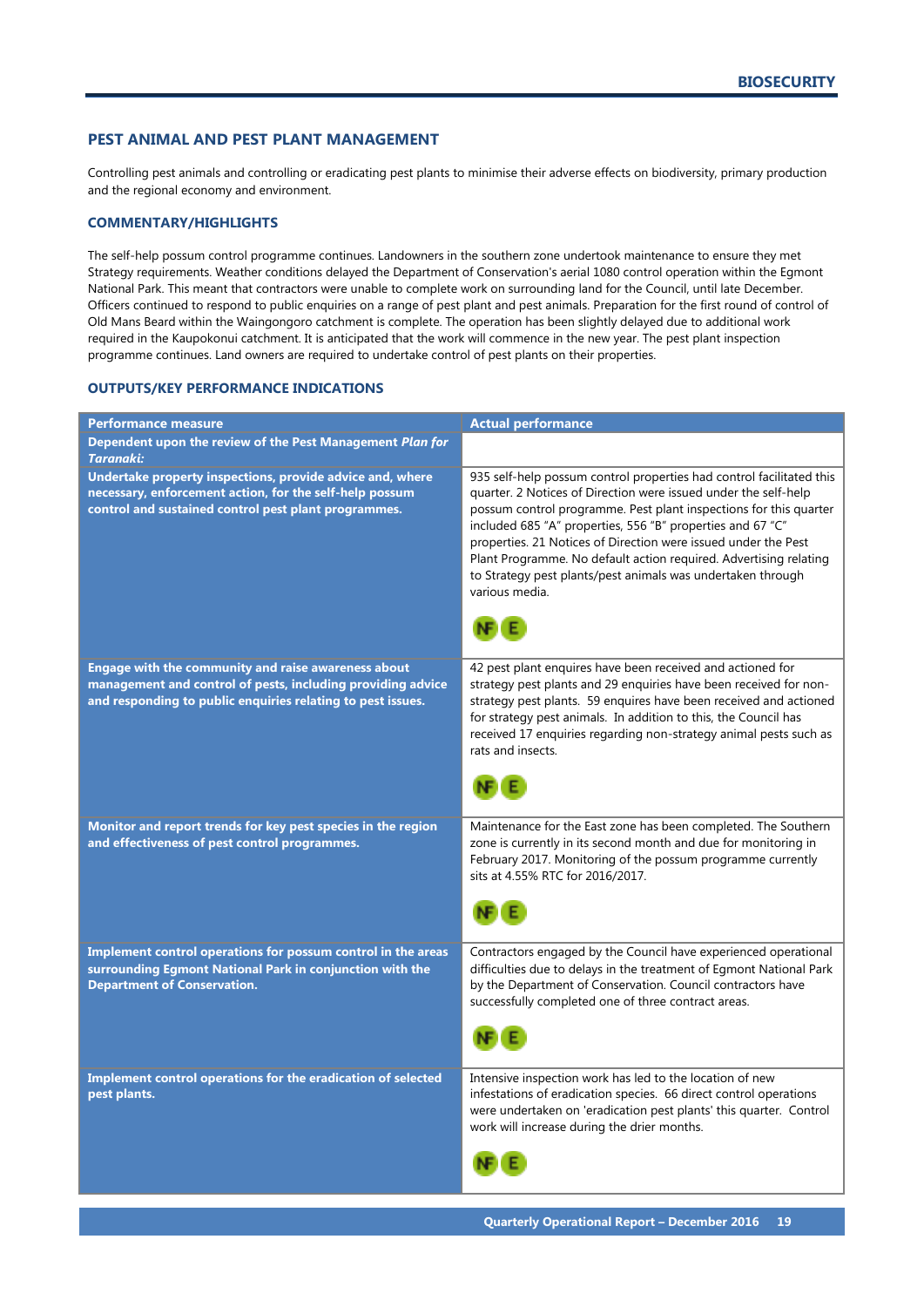# **BIOSECURITY**

| <b>Performance measure</b>                                                                                                                                                                                                                             | <b>Actual performance</b>                                                                                                                                                                                                                                                                                                        |
|--------------------------------------------------------------------------------------------------------------------------------------------------------------------------------------------------------------------------------------------------------|----------------------------------------------------------------------------------------------------------------------------------------------------------------------------------------------------------------------------------------------------------------------------------------------------------------------------------|
| <b>Implement control operations for Old Mans Beard in the</b><br><b>Waingongoro catchment.</b>                                                                                                                                                         | A contract has been let for the first phase of the Waingongoro<br>Stream, from Opunake Road south to Finnerty Road. Control<br>works will be undertaken through February and March, covering<br>approximately 8km of streambank. Contract works on the<br>Kaupokonui Stream have been delayed and will recommence in<br>January. |
| <b>Implement control operations for selected Key Native</b><br><b>Ecosystems.</b>                                                                                                                                                                      | Pest plant and animal control at KNEs, in keeping with 5-year<br>Biodiversity Plans, annual work plans and associated budgets, is<br>being undertaken.                                                                                                                                                                           |
| Develop and implement biological control programmes for<br>pest plants. Make releases of control agents when<br>appropriate.                                                                                                                           | No releases of biological agents this quarter. Ongoing monitoring<br>will identify the effectiveness of agents over time.                                                                                                                                                                                                        |
| Provide advice on and, if necessary, implement small-scale<br>control of unwanted plant organisms.                                                                                                                                                     | In the second quarter, 29 enquiries relating to non-strategy pest<br>plants were received. In all cases, advice was provided as<br>appropriate.                                                                                                                                                                                  |
| Implement the National Pest Plant Accord, inspecting all plant<br>nurseries and retail outlets annually to promote and, where<br>necessary, enforcing the prohibition from propagation, sale or<br>distribution of specified unwanted plant organisms. | To date, inspections have been undertaken at two nurseries/retail<br>outlets. On both occasions, no pest plants were observed.                                                                                                                                                                                                   |

# **SCOREBOARD - OUTPUTS/KEY PERFORMANCE INDICATIONS**



- 
- On target<br>• Target may not be achieved
- **Target will not be achieved**
- Delayed
- **D**verdue

# **EXPLANATION FOR KEY PERFORMANCE INDICATIONS OTHER THAN "ON TARGET"**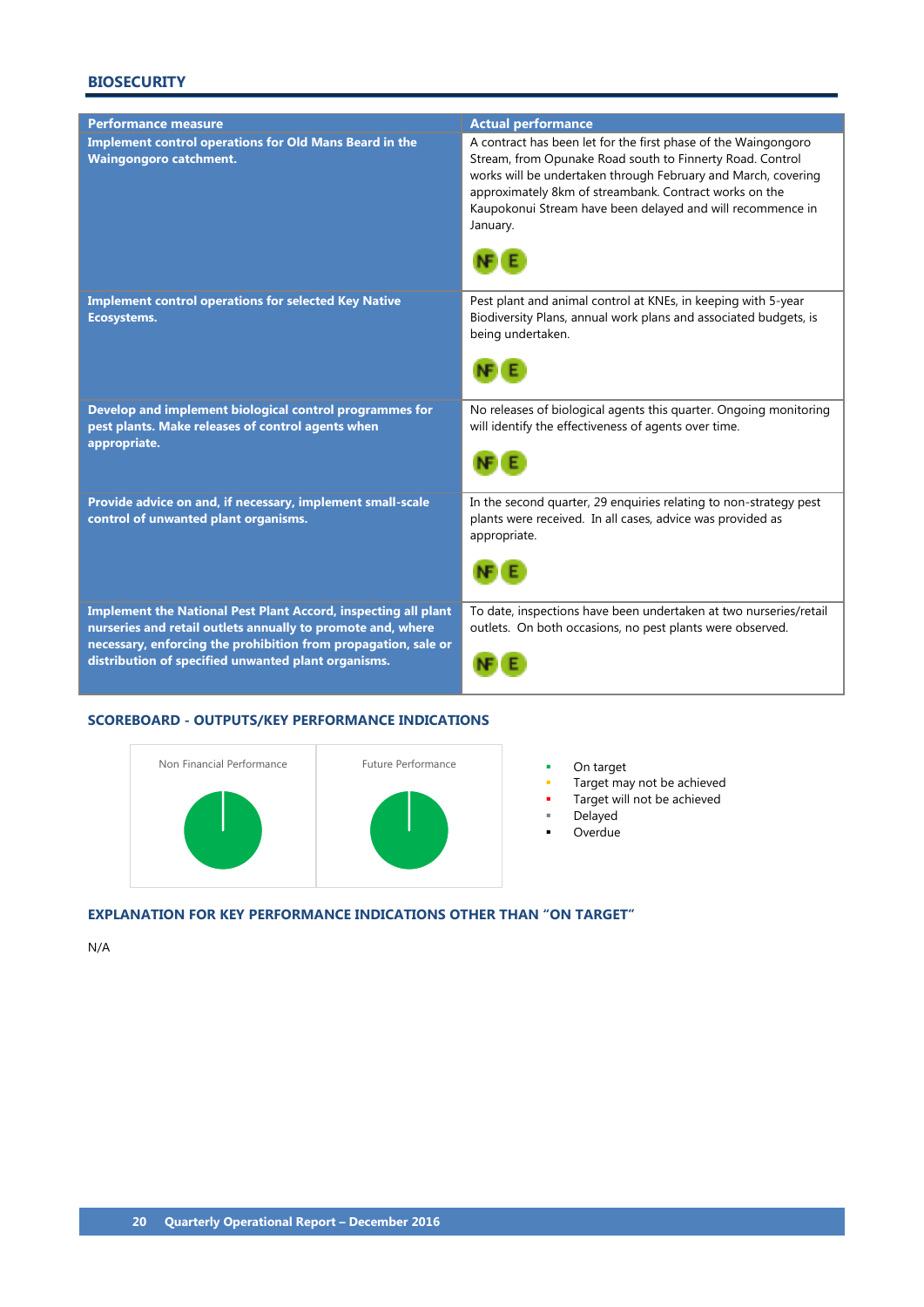# <span id="page-22-0"></span>**REGIONAL LAND TRANSPORT PLANNING**

Contributing to an effective, efficient and safe land transport system in the public interest.

## **COMMENTARY/HIGHLIGHTS**

Taranaki's transport advocacy continues to be active on a number of fronts. In particular, the Council continues to work closely with the NZTA on the SH3 North (Awakino to Mt Messenger), Bell Block to Waitara and New Plymouth to Hawera projects. The Council provided feedback to the Agency on their options for SH3 North document. It is pleasing to note the near completion of the Normanby Overbridge project and the completion of the Vickers to City project. The focus moves to the sealing of the Forgotten Highway (SH43). Implementing the adopted Regional Land Transport Plan for Taranaki 2015/2016 – 2020/2021 is ongoing. Support provided to Regional Transport Committee and State Highway 3 Working Party. The Council continues to liaise with stakeholders and respond to submissions.

# **OUTPUTS/KEY PERFORMANCE INDICATIONS**

| <b>Performance measure</b>                                                                                                                       | <b>Actual performance</b>                                                                                                       |
|--------------------------------------------------------------------------------------------------------------------------------------------------|---------------------------------------------------------------------------------------------------------------------------------|
| Complete preparation/full reviews and interim reviews of the<br>transport policies, plans and strategies:                                        |                                                                                                                                 |
| Review and make adjustments to the regional land transport<br>plan, as required, in accordance with statutory requirements.                      | Four variations (December 2015, June 2016 and September 2016)<br>have been required to the Regional Land Transport Plan (RLTP). |
| During 2017/18 complete a mid-term review of the Regional<br>Land Transport Plan 2015/16-2020/21 in 2017/2018.                                   | The regional component of the Regional Land Transport Plan is<br>being implemented. No further action is required in 2016/2017. |
| <b>Review and make adjustments to the Transport Activity</b><br>Procurement Strategy, as required, in accordance with<br>statutory requirements. | The Transport Activity Procurement Strategy for the Taranaki<br>region is current and ongoing. All reviews are up to date.      |

#### **SCOREBOARD - OUTPUTS/KEY PERFORMANCE INDICATIONS**



- 
- Target may not be achieved
- Target will not be achieved
- Delayed
- Overdue

# **EXPLANATION FOR KEY PERFORMANCE INDICATIONS OTHER THAN "ON TARGET"**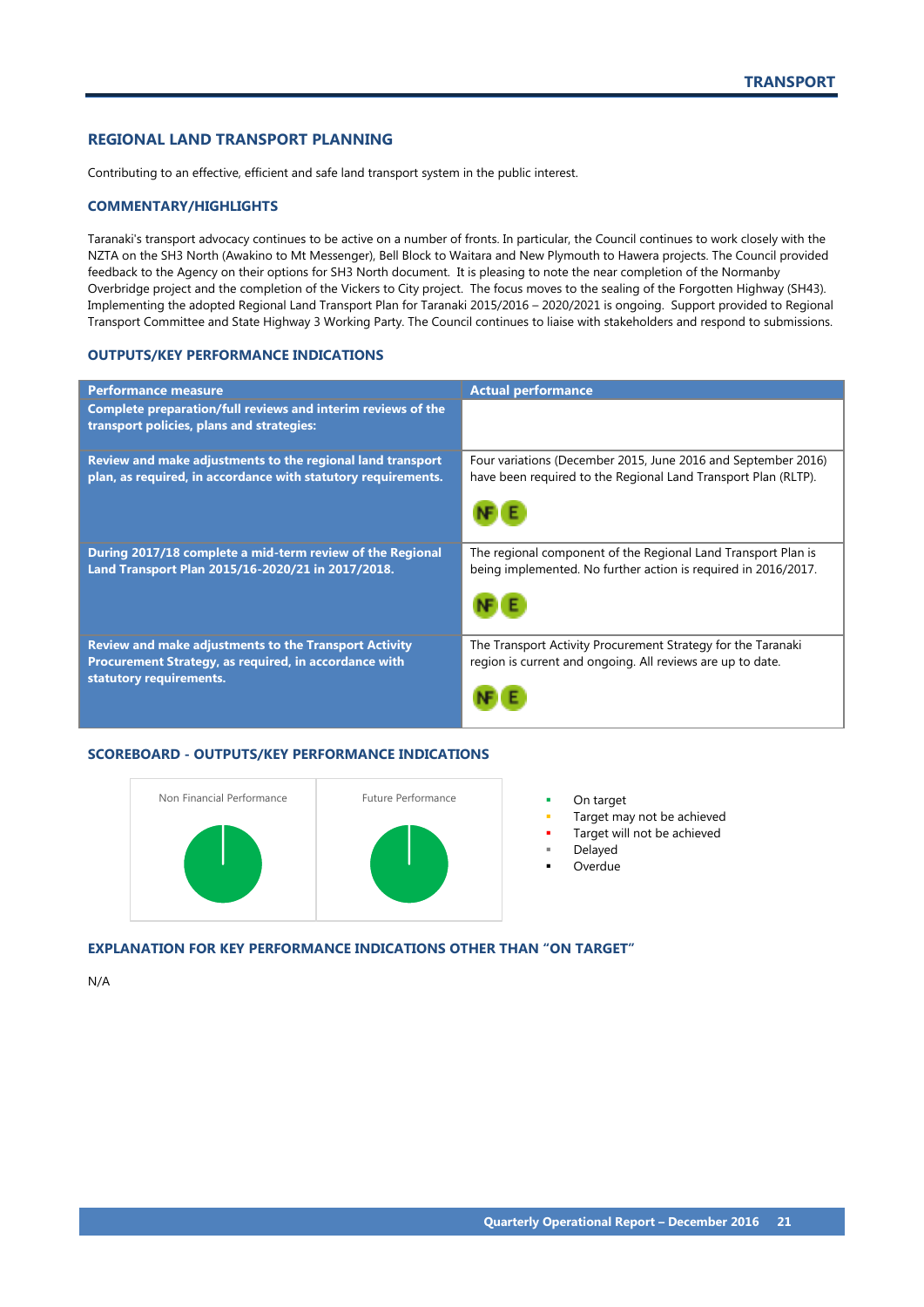# <span id="page-23-0"></span>**PUBLIC TRANSPORT**

Promoting the provision of community public transport in Taranaki and assist the transport needs of the transport disadvantaged.

# **COMMENTARY/HIGHLIGHTS**

The Total Mobility Scheme continues to assist people with impairments. The number of trips is down this quarter on the corresponding quarter in 2015/2016. Existing passenger services continue throughout the region with ongoing monitoring of patronage, farebox recovery and the region's commerciality ratio. Total patronage across theses services was down on the corresponding quarter in 2015/2016. However, only Citylink (-4.3%) and the Opunake to New Plymouth service (-21.6%) recorded a decrease in this quarter.

| <b>Performance measure</b>                                                                      | <b>Actual performance</b>                                                                                                              |
|-------------------------------------------------------------------------------------------------|----------------------------------------------------------------------------------------------------------------------------------------|
| Provide Total Mobility subsidy assistance to qualifying                                         | Provided Total Mobility Scheme services to the targeted areas-                                                                         |
| persons through the New Zealand Transport Agency                                                | 19,902 trips. An additional 3,397 trips have been made by the                                                                          |
| supported Total Mobility Scheme. Process complete                                               | Ironside Vehicle Society. ID cards were issued to 100% of eligible                                                                     |
| applications from eligible applicants within 10 working days.                                   | applicants within the required timeframe.                                                                                              |
|                                                                                                 | NF E                                                                                                                                   |
| Operate public transport services in the New Plymouth district                                  | Passenger transport services in the New Plymouth district and                                                                          |
| and regional Taranaki consistent with the Regional Public                                       | regional Taranaki were operated consistent with the Regional                                                                           |
| Transport Plan subject to funding approval from the New                                         | Public Transport Plan.                                                                                                                 |
| Zealand Transport Agency and the availability of local share                                    |                                                                                                                                        |
| funding.                                                                                        |                                                                                                                                        |
|                                                                                                 |                                                                                                                                        |
| Monitor the New Plymouth bus service contract including                                         | Services have been provided as contracted. No variations or issues                                                                     |
| patronage growth and fare box recovery.                                                         | have arisen during the year to date. YTD patronage is 270,139.                                                                         |
|                                                                                                 | YTD farebox recovery rate is 36.6%.                                                                                                    |
|                                                                                                 |                                                                                                                                        |
|                                                                                                 |                                                                                                                                        |
|                                                                                                 |                                                                                                                                        |
| Monitor the regional bus service contracts including<br>patronage growth and fare box recovery. | Services have been provided as contracted. No variations or issues<br>have arisen during the year to date. YTD patronage is 16,742, an |
|                                                                                                 | increase of 2.5%. YTD farebox recovery is 56.2% (Farebox recovery                                                                      |
|                                                                                                 | includes direct funding from WITT and TDHB, in lieu of fares, for                                                                      |
|                                                                                                 | the Connector service).                                                                                                                |
|                                                                                                 |                                                                                                                                        |
|                                                                                                 |                                                                                                                                        |
|                                                                                                 |                                                                                                                                        |
| Monitor the commerciality ratio of the region's public                                          | The commerciality ratio for the region's public transport services<br><b>YTD</b> is 40%.                                               |
| transport services and publish the ratio annually.                                              |                                                                                                                                        |
|                                                                                                 |                                                                                                                                        |
|                                                                                                 |                                                                                                                                        |
| Review public bus service fares annually to ensure passengers                                   | Fares and the fare structure will be reviewed in 2016/2017.                                                                            |
| pay a fair share of the cost of the services.                                                   |                                                                                                                                        |
|                                                                                                 |                                                                                                                                        |
|                                                                                                 |                                                                                                                                        |
| Provide financial assistance to the Ironside Vehicle Society                                    | Financial assistance to the Ironside Vehicle Society is provided                                                                       |
| subject to funding eligibility criteria being met.                                              | (\$50,000).                                                                                                                            |
|                                                                                                 |                                                                                                                                        |
|                                                                                                 |                                                                                                                                        |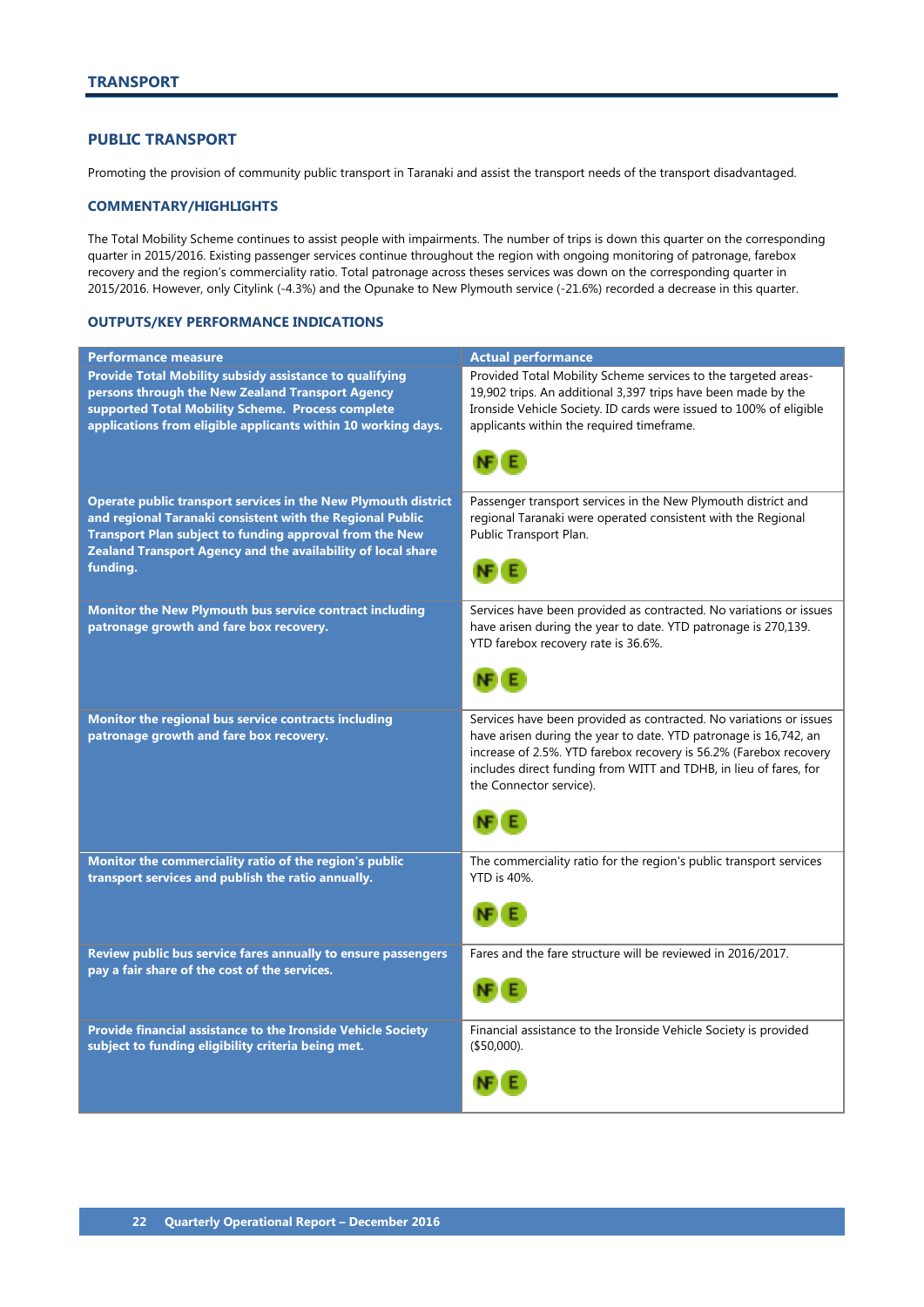

- 
- Target may not be achieved
- **Target will not be achieved**
- Delayed
- **-** Overdue

**EXPLANATION FOR KEY PERFORMANCE INDICATIONS OTHER THAN "ON TARGET"**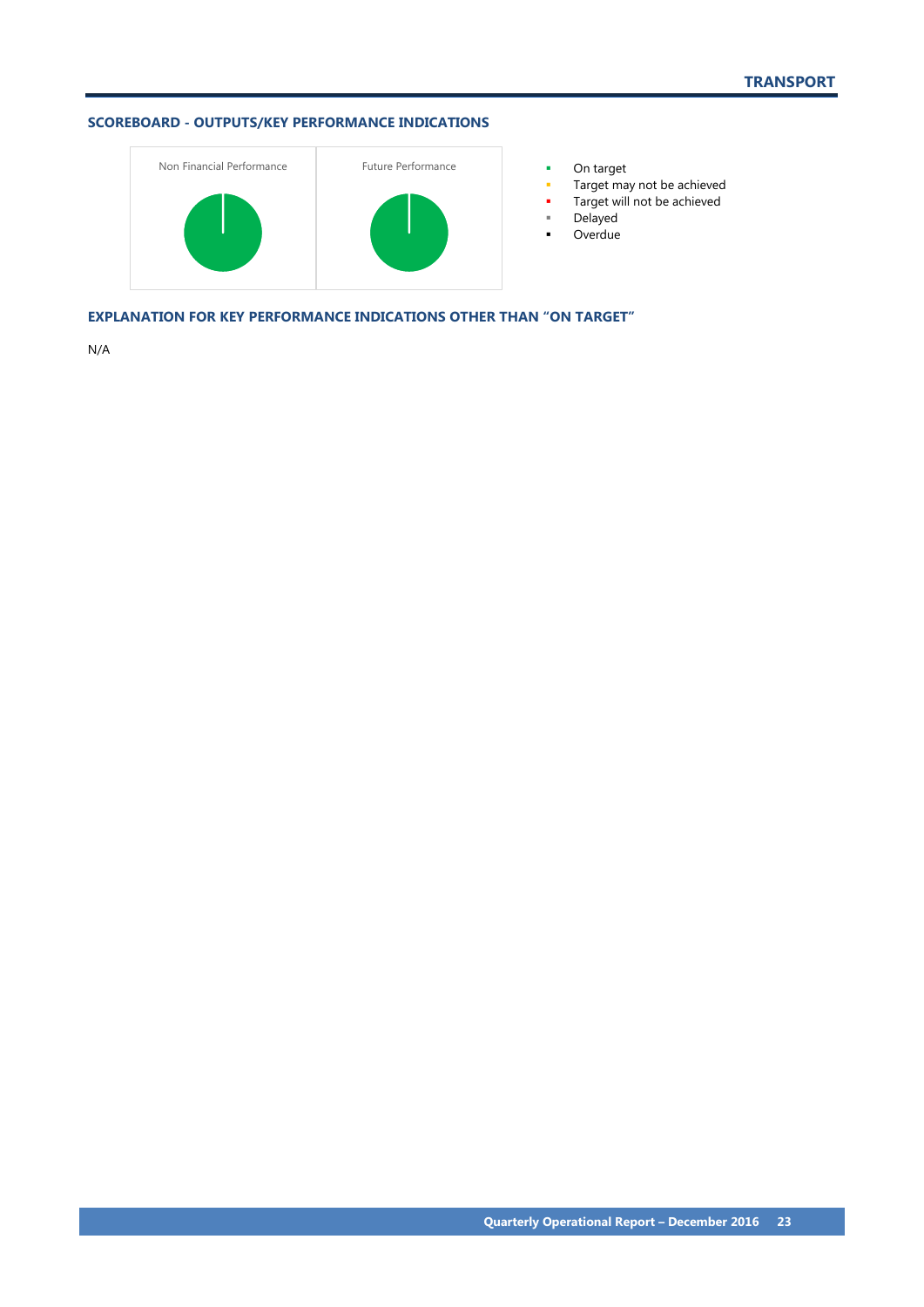# <span id="page-25-0"></span>**HARBOUR MANAGEMENT**

Promoting safe navigation for all users of the waters of Port Taranaki.

# **COMMENTARY/HIGHLIGHTS**

There were no significant navigation and safety incidents at the port and there was compliance with the required codes and management systems. A revised Port Taranaki Harbour Safety Management System was presented to Maritime New Zealand (MNZ) for assessment.

# **OUTPUTS/KEY PERFORMANCE INDICATIONS**

#### **Performance measure Actual performance Actual performance Provide harbourmaster and harbour warden services for Port**  To date, no breaches have been reported. The Harbourmaster **Taranaki and implement the Navigation Bylaw for Port**  contract is in place for the year and is under revision to make it **Taranaki and Approaches. No significant breaches of the**  more comprehensive. The Harbour Safety Management System **requirements of the New Zealand Port and Maritime Safety**  has been reviewed and sent to MNZ for approval. MNZ has **Code, including the Port Taranaki Harbour Safety**  responded noting the changes will be considered at the next **Management System.** review date. NF E

### **SCOREBOARD - OUTPUTS/KEY PERFORMANCE INDICATIONS**



- 
- Target may not be achieved
- Target will not be achieved
- Delayed
- **Overdue**

**EXPLANATION FOR KEY PERFORMANCE INDICATIONS OTHER THAN "ON TARGET"**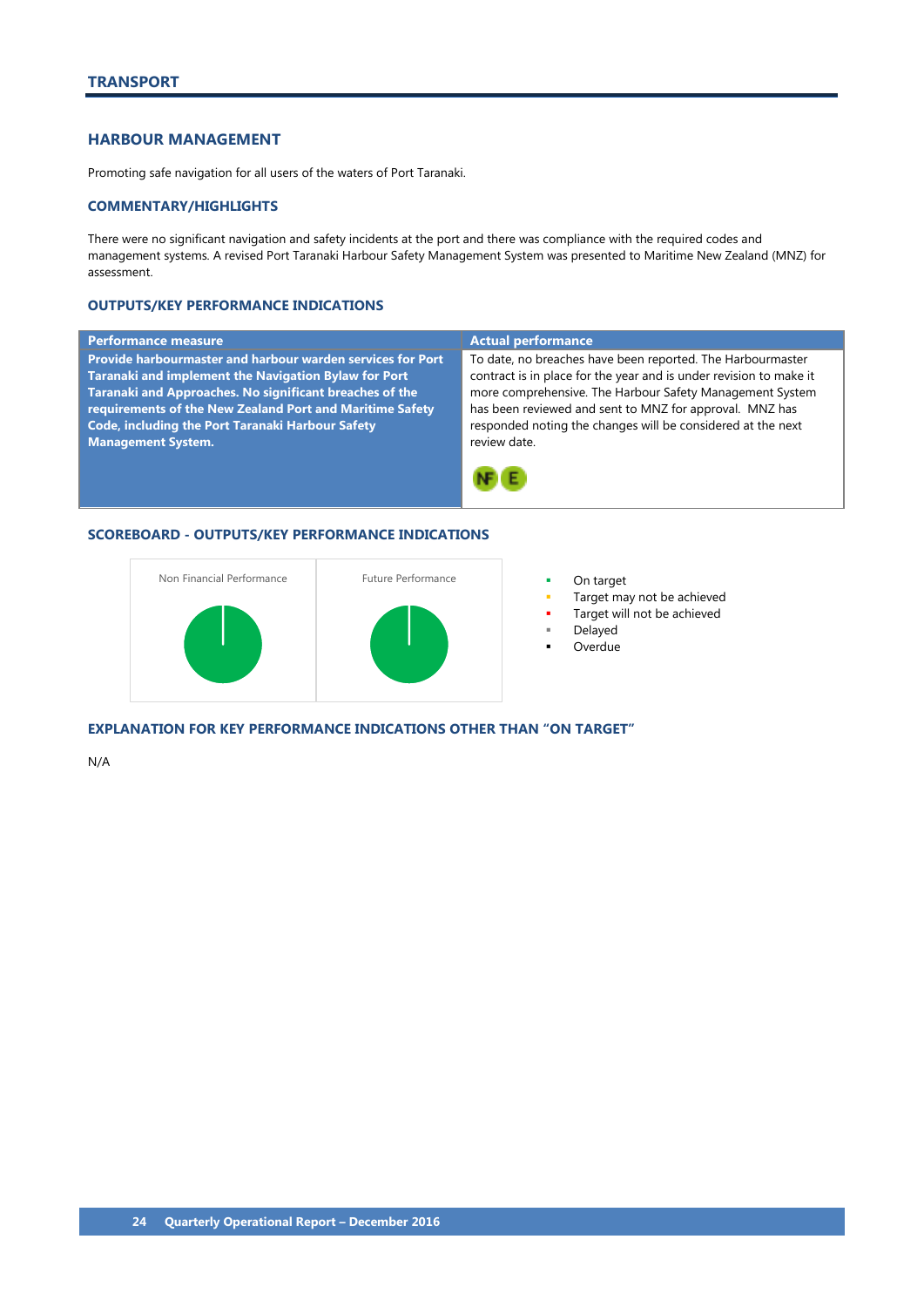# <span id="page-26-0"></span>**CIVIL DEFENCE EMERGENCY MANAGEMENT**

Promoting and enhancing, within the Taranaki community, an integrated comprehensive emergency management system including reducing risk, maintaining readiness, and providing response and recovery capacity and capabilities.

# **COMMENTARY/HIGHLIGHTS**

The Taranaki Civil Defence Emergency Management Group commissioned a review of the effectiveness of and areas for enhancement of CDEM in Taranaki. Key areas for development identified include a re-structuring and expansion of the Taranaki Emergency Management Office, to support and mentor district councils in delivery of CDEM functions at the local level- i.e., risk identification and reduction, community readiness and resilience, and response and recovery capacity and capability. The Co-ordinating Executive Group and the Civil Defence Emergency Management Group are reflecting on the effectiveness and efficiency of existing structures and means of delivery of civil defence activities as part of the review of the Group Plan. The Group has focused on new constituting arrangements for the Group itself, including confirming funding agreements, and the management level and role for the Emergency Management Office. On an operational level, the Kaikoura earthquakes and tsunami led to deployment of staff to assist at regional and national level, in addition to planned activities.

| <b>Performance measure</b>                                                                                                                                           | <b>Actual performance</b>                                                                                                                                                                                                                                                                                                                                                                                                                                                                                                                                                                                                                                                                                                                                                                                                                                                                                                                                       |
|----------------------------------------------------------------------------------------------------------------------------------------------------------------------|-----------------------------------------------------------------------------------------------------------------------------------------------------------------------------------------------------------------------------------------------------------------------------------------------------------------------------------------------------------------------------------------------------------------------------------------------------------------------------------------------------------------------------------------------------------------------------------------------------------------------------------------------------------------------------------------------------------------------------------------------------------------------------------------------------------------------------------------------------------------------------------------------------------------------------------------------------------------|
| Prepare, implement, monitor and report upon the Taranaki<br>Civil Defence Emergency Management Annual Business Plan.                                                 | The implementation of the 2015/2016 Annual Business Plan for<br>Taranaki Civil Defence and Emergency Management (CDEM) was<br>reported on. Five key activity areas have been identified in the<br>2016/2017 Annual Business Plan: (i) administration of advisory<br>groups, the Co-ordinating Executive Group (CEG) and the CDEM<br>Group meetings, with reporting of progress on implementing the<br>Annual Business Plan. (ii) community resilience plans and a Group<br>resilience strategy: these are being developed for Inglewood,<br>Waverley, Opunake, Manaia, and Whangamomona; (iii) training<br>courses: these are now being delivered at EOC and district council<br>levels; (iv) identification, staff training, and operational protocols<br>for civil defence community centres are being developed; and (v)<br>planning: the Flood and Welfare Plans have been and are being<br>revised, respectively. Work continues on the Group Plan review. |
| Develop, implement, monitor and report upon the Civil<br><b>Defence Emergency Management Public Education Plan for</b><br>Taranaki. Review the Plan in 2016 and 2021 | The in-school and community event-based delivery of educational<br>material and public presentations is continuing. Educational<br>material prepared in the Whanau Resilience Project is being<br>distributed and used as the occasion arises. Currently there are<br>10,976 CDEM Facebook followers, 1,054 on Twitter, and 5,921<br>members of the public text-based alerting system. Taranaki CDEM<br>has endorsed the Red Cross app 'Hazards', which includes public<br>education material (227 downloads). Six community presentations<br>have been delivered. There was a display at the New Plymouth Fire<br>Station public day 150th celebration. One school education<br>session has been delivered. There was a public education booth at<br>the Hawera and Stratford A & P shows.                                                                                                                                                                     |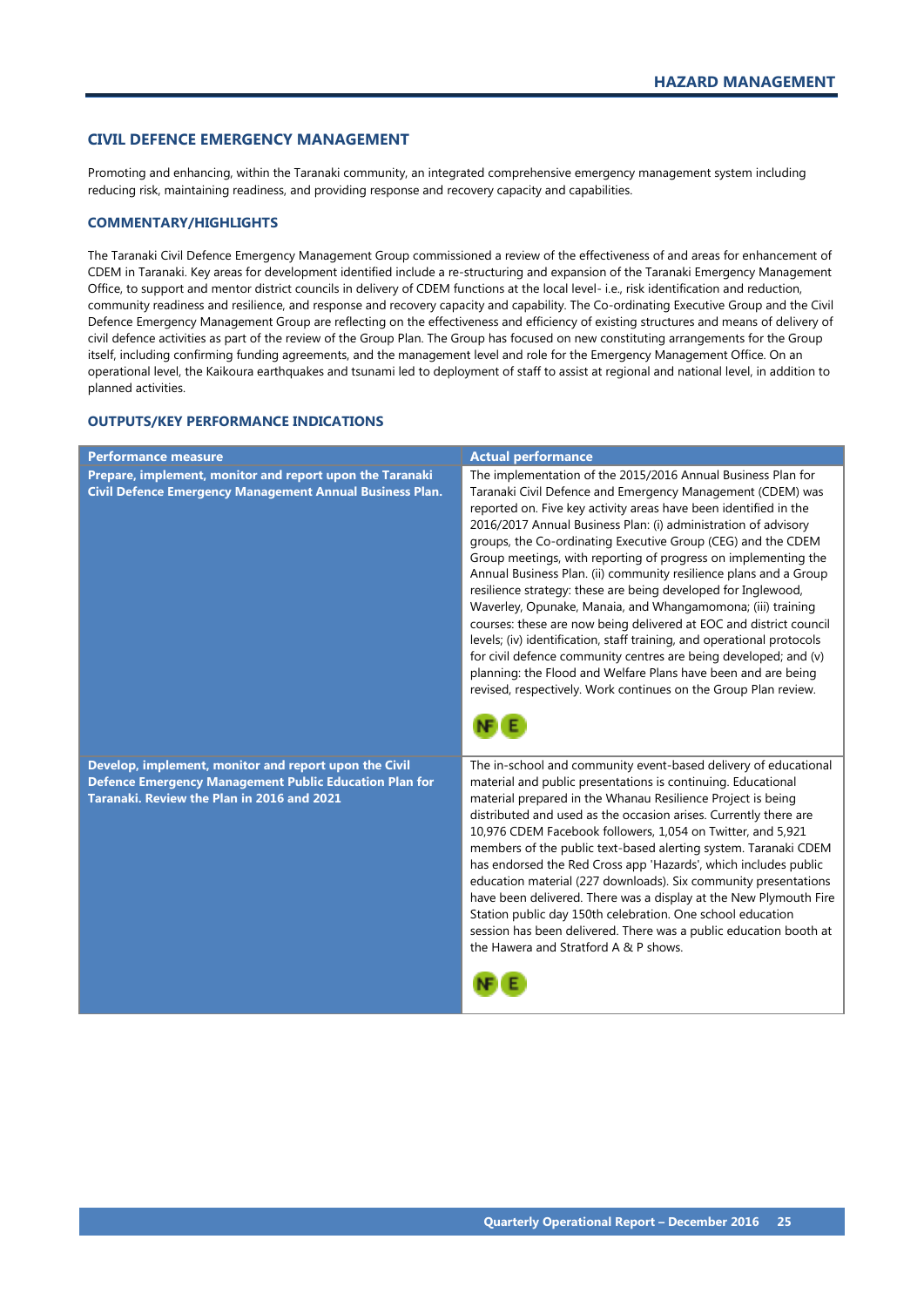# **HAZARD MANAGEMENT**



# **SCOREBOARD - OUTPUTS/KEY PERFORMANCE INDICATIONS**



- 
- Target may not be achieved
- Target will not be achieved
	- Delayed
- **Overdue**

### **EXPLANATION FOR KEY PERFORMANCE INDICATIONS OTHER THAN "ON TARGET"**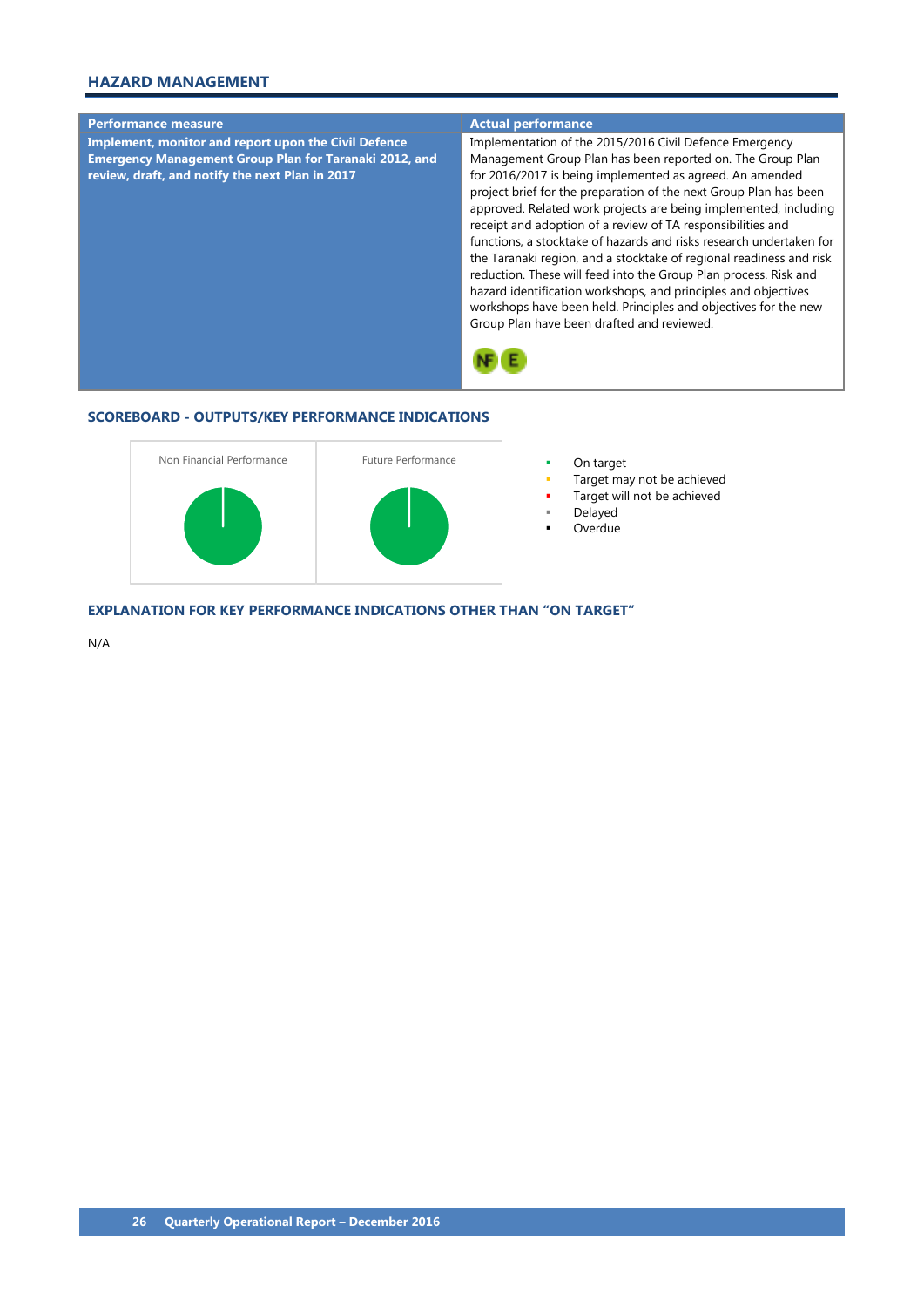# <span id="page-28-0"></span>**FLOOD MANAGEMENT AND GENERAL RIVER CONTROL**

Providing accurate and timely flood warnings, providing flood control advice and undertaking minor works and associated actions to minimise and prevent damage by floods and river erosion.

# **COMMENTARY/HIGHLIGHTS**

Information from rainfall and river level monitoring systems was provided. Advice was provided to landowners on a range of river/stream flood control advance and drainage-related matters.

# **OUTPUTS/KEY PERFORMANCE INDICATIONS**

| <b>Performance measure</b>                                                                                                                                                                                                                                                                                                  | <b>Actual performance</b>                                                                                                                                                                                                                                                                                                                                                                                                                                                                                                    |
|-----------------------------------------------------------------------------------------------------------------------------------------------------------------------------------------------------------------------------------------------------------------------------------------------------------------------------|------------------------------------------------------------------------------------------------------------------------------------------------------------------------------------------------------------------------------------------------------------------------------------------------------------------------------------------------------------------------------------------------------------------------------------------------------------------------------------------------------------------------------|
| Effectively monitor rainfall and river levels and issue timely<br>flood warnings. Maintain continuous monitoring systems<br>(100% functional) and issue timely warnings for all cases,<br>where necessary, in accordance with the Flood Event Standard<br><b>Operating Procedure (approximately 35 warnings per annum).</b> | Meteorological and hydrometric monitoring sites were maintained<br>to high level of operational standard, with no significant<br>maintenance works required. All incoming telemetry data is<br>monitored continuously and responded to in accordance with the<br>Council's procedures for the monitoring of severe weather and<br>flood events. Two weather watches and no warnings were received<br>from MetService during the month of December and there was no<br>requirement for the Council to issue any flood alerts. |
| Undertake minor emergency river and flood control works<br>when necessary.                                                                                                                                                                                                                                                  | No emergency works requiring Council funding have been<br>required.                                                                                                                                                                                                                                                                                                                                                                                                                                                          |
| Respond to 100% of requests for drainage, river and flood<br>control advice and assistance within ten working days.                                                                                                                                                                                                         | Advice, predominantly to farmers, provided, as required, on a<br>range of requests for general advice on works in streams.                                                                                                                                                                                                                                                                                                                                                                                                   |
| Facilitate river control projects for the environmental<br>enhancement of the region's waterways.                                                                                                                                                                                                                           | The willow control programme continues, focusing on removal of<br>willow in riparian areas to improve flood flows and enhance<br>riparian vegetation.                                                                                                                                                                                                                                                                                                                                                                        |

# **SCOREBOARD - OUTPUTS/KEY PERFORMANCE INDICATIONS**



- 
- Target may not be achieved
- Target will not be achieved
- Delayed **Overdue**
- **EXPLANATION FOR KEY PERFORMANCE INDICATIONS OTHER THAN "ON TARGET"**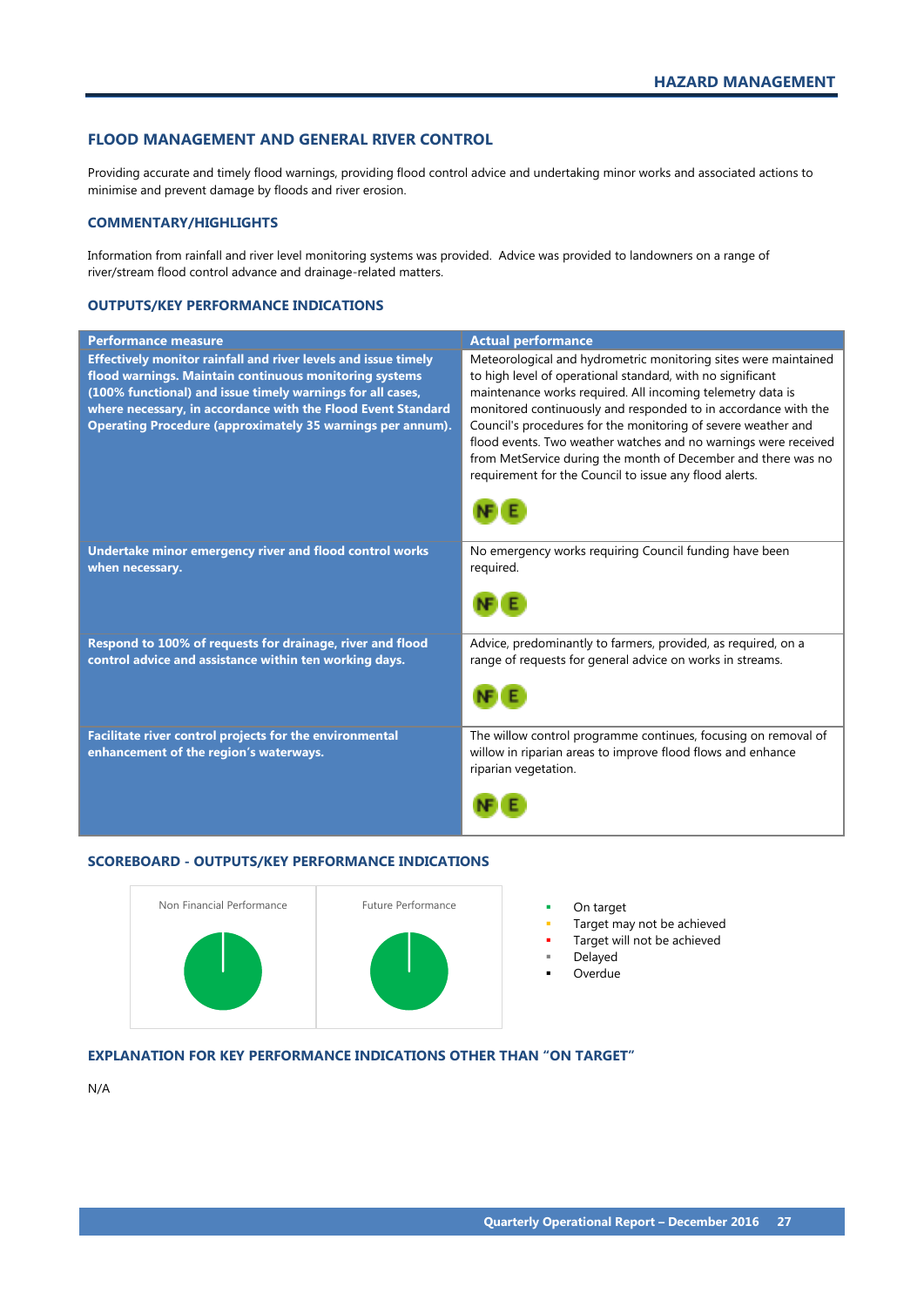# <span id="page-29-0"></span>**RIVER CONTROL SCHEMES**

Managing and maintaining river control scheme works to accepted design standards to minimise and prevent damage by floods and river erosion.

# **COMMENTARY/HIGHLIGHTS**

All schemes (Lower Waiwhakaiho, Lower Waitara, Okato and Waitotara) have been maintained as per their respective asset management plans. A range of maintenance works has been occurring across the schemes, including vegetation clearance within the flood channel, erosion control and flood gate maintenance. The Opunake flood control scheme design works are nearly completed and will be considered by Council in due course. The Lower Waitara River Scheme upgrade is now substantially complete.

### **OUTPUTS/KEY PERFORMANCE INDICATIONS**

| <b>Performance measure</b>                                                                                                                                                             | <b>Actual performance</b>                                                                                                                                                                                                                                                                                                                                                                                                                                                                                                                                                                                                                                                                                                                                                                                                                                                                                                                                                                            |
|----------------------------------------------------------------------------------------------------------------------------------------------------------------------------------------|------------------------------------------------------------------------------------------------------------------------------------------------------------------------------------------------------------------------------------------------------------------------------------------------------------------------------------------------------------------------------------------------------------------------------------------------------------------------------------------------------------------------------------------------------------------------------------------------------------------------------------------------------------------------------------------------------------------------------------------------------------------------------------------------------------------------------------------------------------------------------------------------------------------------------------------------------------------------------------------------------|
| Manage all flood and river control schemes across the region<br>in accordance with asset management plans; including Lower<br>Waiwhakaiho, Lower Waitara, Okato and Waitotara Schemes. | All schemes have been maintained as per asset management<br>plans. Waiwhakaiho: bank erosion repair opposite Fitzroy<br>Engineering, tree and weed clearance of the stream channel, plant<br>maintenance along the Mangaone Stream between Katere Road<br>and Devon Road. Further clearance of self-seeded wattle trees and<br>other weeds from Mangaone Stream channel upstream of Katere<br>Road. Rubbish and debris removal at the culverts and spillway<br>upstream of Katere Rd. Waitara: general tidying of lawn and gravel<br>areas post flood-protection upgrade, rockwork for bank erosion<br>control. Okato: clearance of fallen trees and associated channel<br>alignment works upstream of the DOC reserve. General: All<br>floodgated outlets along Waitara and Waiwhakaiho Rivers that are<br>the responsibility of NPDC, have been inspected and problems<br>identified. NPDC have nearly completed remedial works to ensure<br>that all gated outlets are operational and effective. |
|                                                                                                                                                                                        |                                                                                                                                                                                                                                                                                                                                                                                                                                                                                                                                                                                                                                                                                                                                                                                                                                                                                                                                                                                                      |
| Manage other minor river schemes to standards as agreed<br>with scheme participants.                                                                                                   | No works have been planned for this period.                                                                                                                                                                                                                                                                                                                                                                                                                                                                                                                                                                                                                                                                                                                                                                                                                                                                                                                                                          |
|                                                                                                                                                                                        |                                                                                                                                                                                                                                                                                                                                                                                                                                                                                                                                                                                                                                                                                                                                                                                                                                                                                                                                                                                                      |

# **SCOREBOARD - OUTPUTS/KEY PERFORMANCE INDICATIONS**



- 
- Target may not be achieved
- Target will not be achieved
- Delayed
- Overdue

### **EXPLANATION FOR KEY PERFORMANCE INDICATIONS OTHER THAN "ON TARGET"**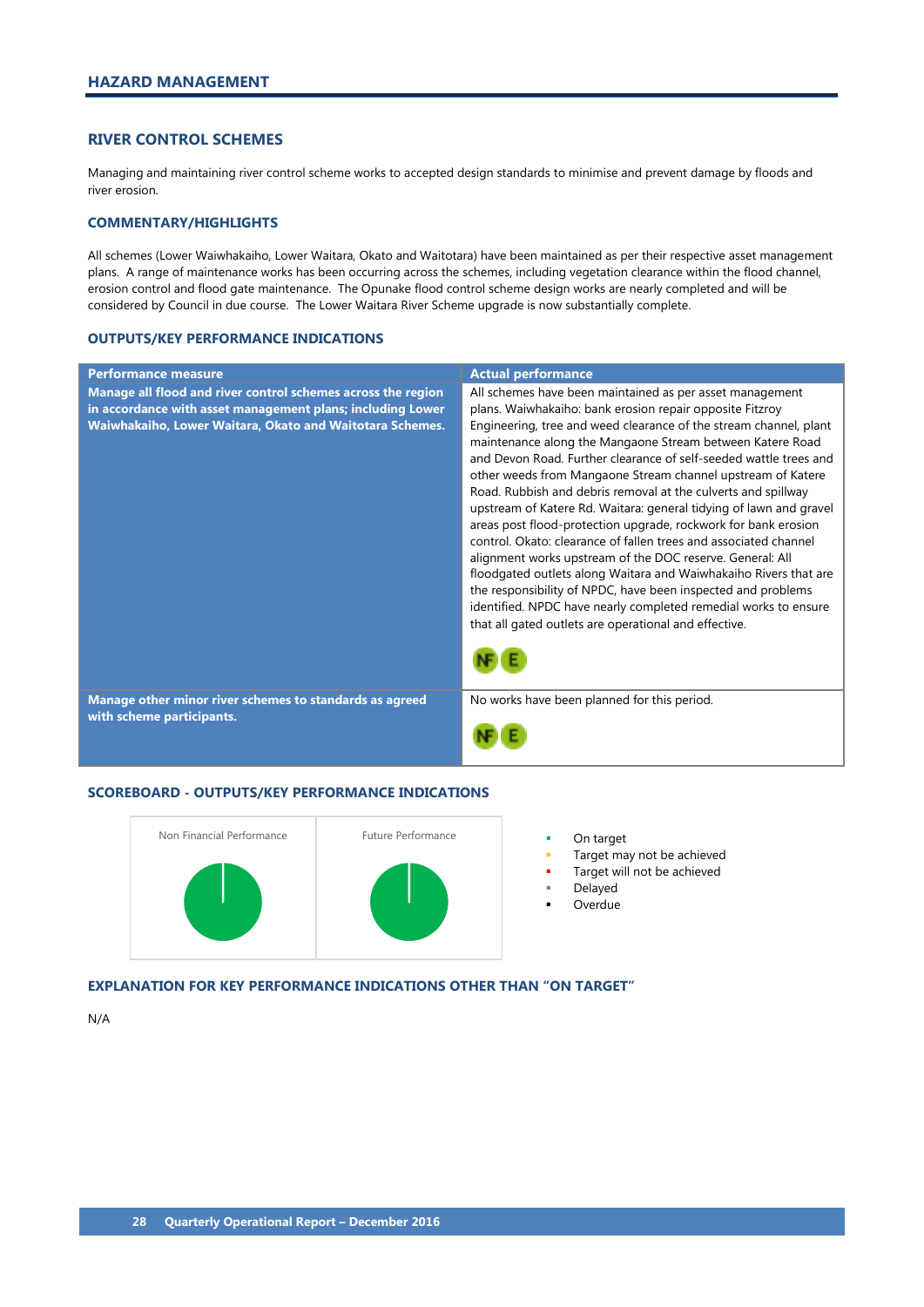# <span id="page-30-0"></span>**REGIONAL GARDENS**

Ensuring that Hollard Gardens, Tupare and Pukeiti are maintained and enhanced as regionally significant recreational and heritage amenities.

# **COMMENTARY/HIGHLIGHTS**

All three gardens have presented well over the last quarter. The main focus was on weed control, seasonal plant husbandry and maintaining good access. The main event over this period was the Powerco Taranaki Garden Spectacular. The Regional Gardens contributed 18% of visitations out of a pool of 46 gardens. Also four of the six most popular events were at the Gardens, with Pukeiti walks and Tupare house tours taking first and second spot respectively. The flowering season was late due to the mild autumn, which delayed bud set. This resulted in our mid to late November garden visitors experiencing more colour than usual. Hollard Gardens was in the path of a severe wind storm which caused damage to some significant trees.

| <b>Performance measure</b>                                                                                                                                                                                                                                                                                                                                                                                                                                                                                                                                                                                                                                                  | <b>Actual performance</b>                                                                                                                                                                                                                                                                                                                                                                                                                                                                                                                                               |
|-----------------------------------------------------------------------------------------------------------------------------------------------------------------------------------------------------------------------------------------------------------------------------------------------------------------------------------------------------------------------------------------------------------------------------------------------------------------------------------------------------------------------------------------------------------------------------------------------------------------------------------------------------------------------------|-------------------------------------------------------------------------------------------------------------------------------------------------------------------------------------------------------------------------------------------------------------------------------------------------------------------------------------------------------------------------------------------------------------------------------------------------------------------------------------------------------------------------------------------------------------------------|
| Provide three regional gardens (Tupare, Hollard Gardens and<br>Pukeiti) for free general use by the regional community. Three<br>gardens open 9am to 5pm seven days a week, with Hollard<br>Gardens and Tupare open till 8pm during daylight saving<br>hours.                                                                                                                                                                                                                                                                                                                                                                                                               | The gardens are open seven days a week from 9:00am to 5:00pm<br>(to 8.00pm during daylight saving time for Tupare and Hollard<br>Gardens). Entry is free to all three properties.                                                                                                                                                                                                                                                                                                                                                                                       |
| Encourage the increased use of the regional gardens by the<br>community for recreational purposes and for specific events.                                                                                                                                                                                                                                                                                                                                                                                                                                                                                                                                                  | Visitor to date: Pukeiti 15,327, Tupare 10,998 and Hollards 9,244.<br>Events: Pukeiti 5, Tupare 19 and Hollards 46. The main event was<br>the Garden Spectacular at which Hollards attracted 1,854, Pukeiti<br>3,487 and Tupare 3,998 visitors. Education events included a shrub<br>pruning workshop at Hollards (70 participants). Apart from Pukeiti<br>(due to the upgrade works), the Gardens are hosting more private<br>events every year.                                                                                                                       |
| Continue implementing the Pukeiti asset management plans<br>focusing on completing the upgrade works at Pukeiti. Priority<br>tasks to be completed include: enhancing the garden and the<br>Rhododendron Collection; continuing the implementation of<br>the Plant Collection Plan; refurbishing the Lodge and<br>surrounds; stabilising the cultivated area to the south of the<br>Lodge by way of a retaining wall; refurbishing the plant<br>borders; renovating the Pukeiti lookout; completing the<br>rainforest interpretation material; subject to demand,<br>extending the carpark; upgrading the outer ring tracks;<br>reconfiguring and upgrading the Gate House. | The focus this quarter, has been the renovation and upgrade of<br>the Rainforest Centre. The construction work is progressing well<br>(despite delays with the steel work) and on budget. The planning<br>process has commenced for the interior fit out. This will provide<br>modern hospitality, interpretation and function areas. The Vireya<br>Walk and Kokopu House are now largely planted and beginning to<br>look good. Good progress is being made with the proposed Lodge<br>plans. The Misty Knoll project and Secret Kids Treehouse Trail are<br>complete. |
| Review and adopt asset management plans for Tupare,<br>Hollard Gardens and Pukeiti by 31 October 2017.                                                                                                                                                                                                                                                                                                                                                                                                                                                                                                                                                                      | Latest asset management plans were adopted by the Council in<br>September 2014. Preparation of the next set of asset<br>management plans will commence in 2017 for adoption in<br>September/October 2017.                                                                                                                                                                                                                                                                                                                                                               |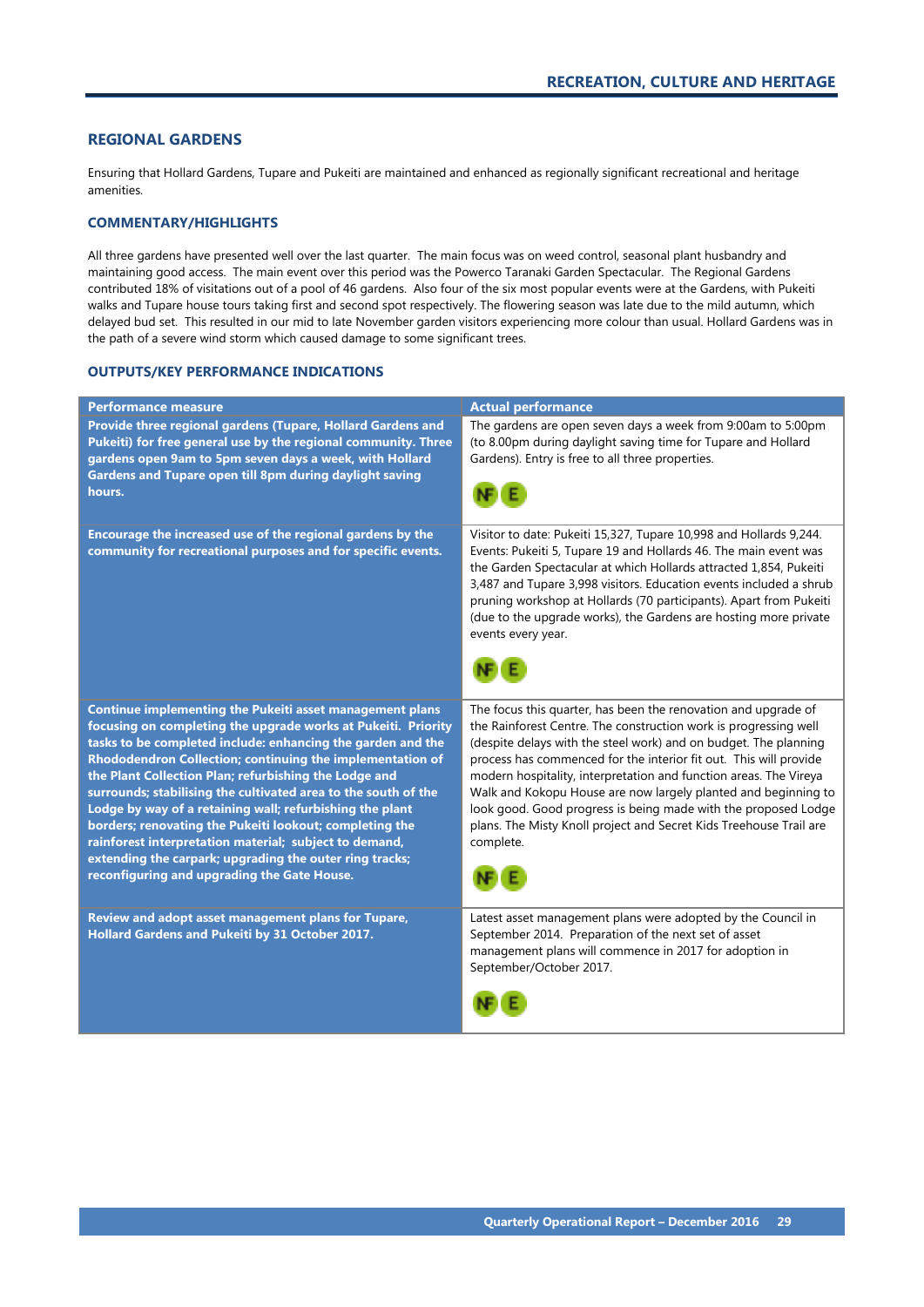

- 
- Target may not be achieved
- Target will not be achieved
- Delayed
- **-** Overdue

**EXPLANATION FOR KEY PERFORMANCE INDICATIONS OTHER THAN "ON TARGET"**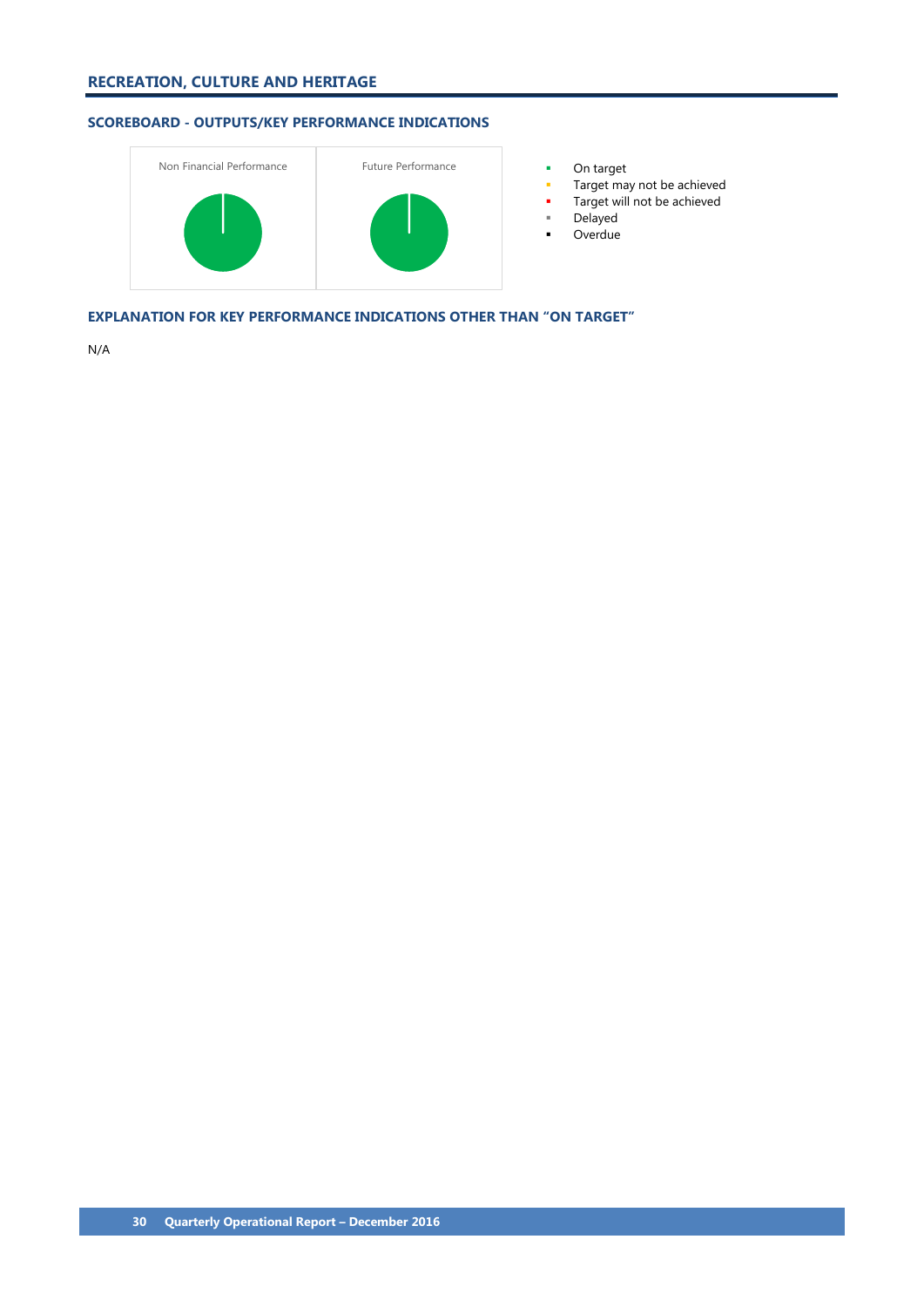# <span id="page-32-0"></span>**PUKE ARIKI**

Maintaining an ongoing partnership relationship with the Puke Ariki regional museum and library including the ongoing use of display and presentation material within an annual project.

# **COMMENTARY/HIGHLIGHT**

The relationship with Puke Ariki is progressing well. The projects for 2016/2017 (see below) have been agreed upon and are in the process of being delivered. In particular, the "Bugs: Our Amazing Backyard Heroes" is proving very popular and successful. The development of the 2017/2018 programme has commenced.

### **OUTPUTS/KEY PERFORMANCE INDICATIONS**

| <b>Performance measure</b>                                                                                                                                                                  | <b>Actual performance</b>                                                                                                                                                                                                                                                                                                                                         |
|---------------------------------------------------------------------------------------------------------------------------------------------------------------------------------------------|-------------------------------------------------------------------------------------------------------------------------------------------------------------------------------------------------------------------------------------------------------------------------------------------------------------------------------------------------------------------|
| Maintain an ongoing partnership relationship with the Puke<br>Ariki regional museum and library including the ongoing use<br>of display and presentation material within an annual project. | Quarterly partnership meetings are held with Puke Ariki. The five<br>2016/2017 projects are: "Bugs: Our Amazing Backyard Heroes"<br>(\$85,000), TRC Events Programmes (\$5,000), "Gardens: The Four<br>Seasons" (\$10,000), Taranaki Theatre Experience (\$25,000 - held<br>over for 2017/2018 proposal), Aotea Utanganui Museum of South<br>Taranaki (\$25,000). |

# **SCOREBOARD - OUTPUTS/KEY PERFORMANCE INDICATIONS**



- 
- Target may not be achieved
- Target will not be achieved
- Delayed
- Overdue

**EXPLANATION FOR KEY PERFORMANCE INDICATIONS OTHER THAN "ON TARGET"**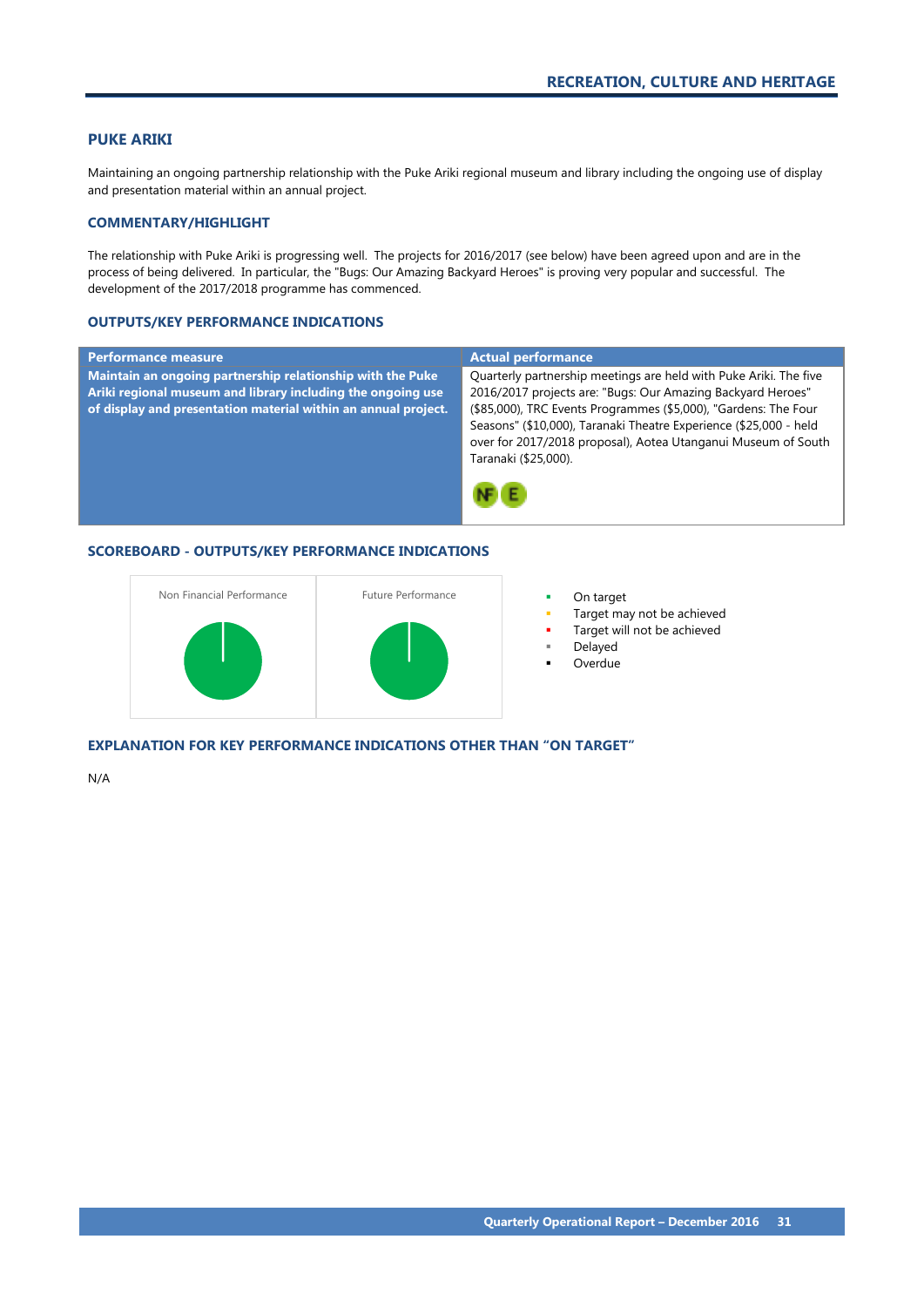# <span id="page-33-0"></span>**YARROW STADIUM**

Facilitating the continued maintenance and development of Yarrow Stadium.

# **COMMENTARY/HIGHLIGHTS**

The Management Agreement between the Taranaki Stadium Trust and the New Plymouth District Council is working well. The major project for 2016/2017 is the extension of hospitality facilities in the Yarrow Stand. The work went to tender in October/November 2016 and has now commenced. The work is due to be completed ahead of the September 2017 All Black text match against Argentina.

# **OUTPUTS/KEY PERFORMANCE INDICATIONS**

| <b>Performance measure</b>                                                                                           | <b>Actual performance</b>                                                                                                                                                                                                                                                                                                                                                                                                   |
|----------------------------------------------------------------------------------------------------------------------|-----------------------------------------------------------------------------------------------------------------------------------------------------------------------------------------------------------------------------------------------------------------------------------------------------------------------------------------------------------------------------------------------------------------------------|
| <b>Contract with New Plymouth District Council for the operation</b><br>and management of Yarrow Stadium.            | The Trust and the New Plymouth District Council have a<br>management agreement for the operation and management of<br>Yarrow Stadium. New Plymouth District Council are operating and<br>managing Yarrow Stadium under this agreement.                                                                                                                                                                                      |
| Undertake asset management planning for the future<br>maintenance, enhancement and development of Yarrow<br>Stadium. | A joint committee of the Council and the New Plymouth District<br>Council have developed and adopted a strategic plan and<br>associated 2015/2025 asset management plan for the long-term<br>development of Yarrow Stadium. The Council adopted the<br>2016/2017 programme of major maintenance and development in<br>June 2016. The main focus in 2016/2017 will be the new<br>hospitality facilities in the Yarrow Stand. |
| Provide regional funding for the future maintenance,<br>enhancement and development of Yarrow Stadium.               | The Council provides regional funding to the Taranaki Stadium<br>Trust for long-term maintenance and development at Yarrow<br>Stadium. The implementation of the 2016/2017 approved<br>programme of major maintenance and development is the focus.                                                                                                                                                                         |

# **SCOREBOARD - OUTPUTS/KEY PERFORMANCE INDICATIONS**



- Target may not be achieved
- Target will not be achieved
- Delayed
- Overdue

# **EXPLANATION FOR KEY PERFORMANCE INDICATIONS OTHER THAN "ON TARGET"**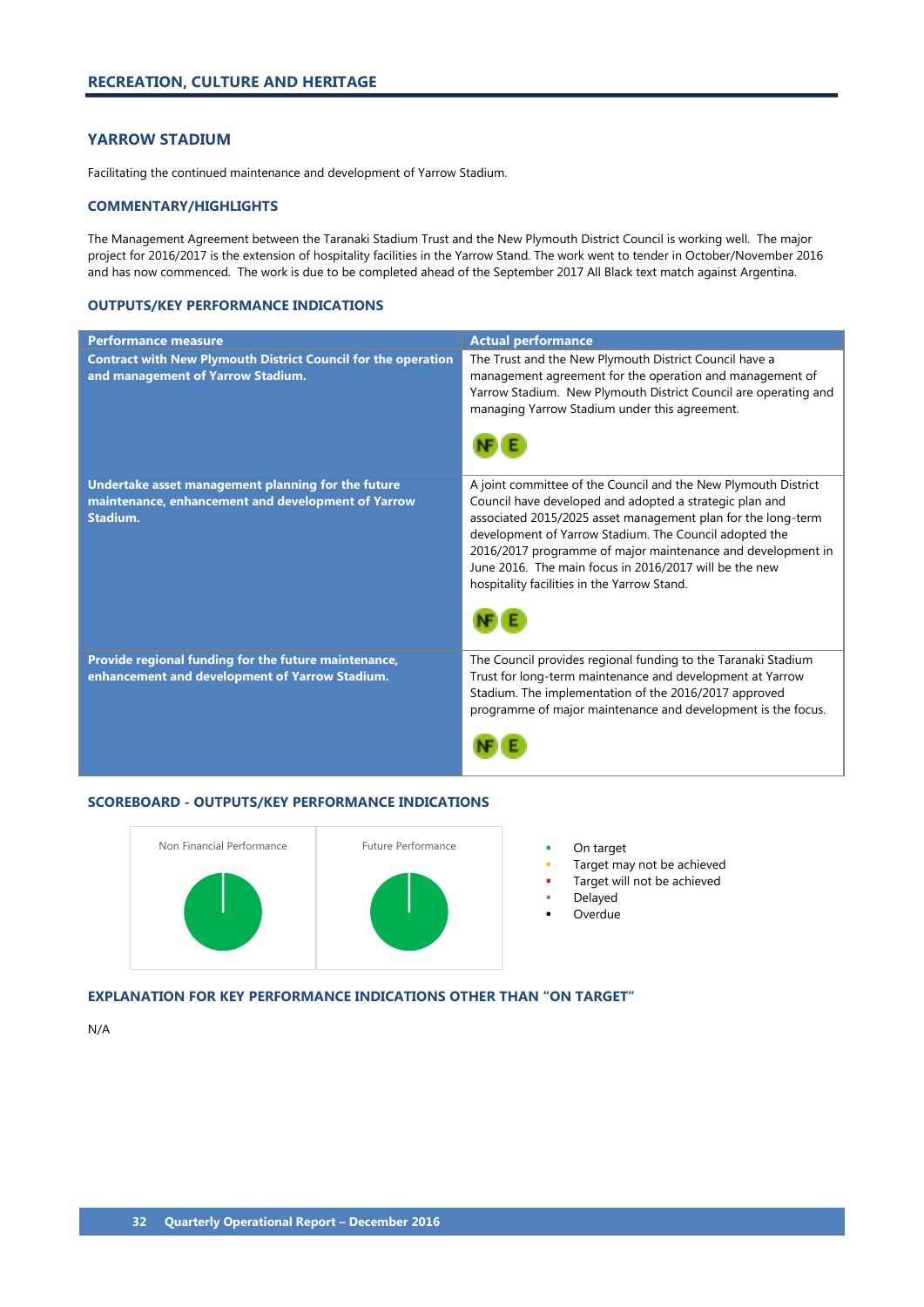# <span id="page-34-0"></span>**INVESTMENT MANAGEMENT**

Ensuring that the equity, property and treasury investments owned by the Council are efficiently managed.

## **COMMENTARY/HIGHLIGHTS**

Council's investment management activities are working well within defined policies and procedures. Achieving the interest rate return targets is challenging in the current low interest environment. It is unlikely that the Council will achieve its Investment Policy target of 6% in 2016/2017.

| <b>Performance measure</b>                                                                                                                         | <b>Actual performance</b>                                                                                                                                                                                                                                                                                                                                                        |
|----------------------------------------------------------------------------------------------------------------------------------------------------|----------------------------------------------------------------------------------------------------------------------------------------------------------------------------------------------------------------------------------------------------------------------------------------------------------------------------------------------------------------------------------|
| <b>Consider Port Taranaki's annual statement of corporate intent</b><br>and monitor performance against established targets on an<br>annual basis. | Port Taranaki Ltd's performance was reviewed when considering<br>their 2015/2016 Annual Report at the Council's Ordinary Meeting<br>on 19 September 2016. The half-year results to 31 December<br>2016 will be reviewed and considered in the first half of 2017.<br>Performance against standards set in the statement of corporate<br>intent is reported in the annual report. |
| Appoint Directors at Port Taranaki Ltd's annual general<br>meeting and at other times as required.                                                 | Messrs Auld and Marshall retired by rotation and were<br>reappointed at the 28 September 2016 AGM of Port Taranaki Ltd.<br>Councillor Littlewood replaced Councillor Horton (Councillor<br>appointment to the Board 8 November 2016).                                                                                                                                            |
| Undertake on-going liaison with port company directors and<br>management.                                                                          | Regular formal and informal briefings and discussions occurred<br>between the Board and the Council throughout 2016/2017.                                                                                                                                                                                                                                                        |
| Manage and, where appropriate, divest leasehold land in<br>accordance with the Council's Investment Policy.                                        | Leasehold land is managed in accordance with the Council's<br>Investment Policy. A 5.55% return from leasehold land rentals is<br>expected in 2016/2017. No properties have been divested.                                                                                                                                                                                       |
| Manage and maximise the returns from treasury investments<br>in accordance with the Council's Investment Policy.                                   | All treasury investments are in accordance with the Council's<br>Investment Policy. Treasury investment returns are currently<br>ahead of budget, but the Long-Term Plan target return of 6% is<br>unlikely to be achieved.                                                                                                                                                      |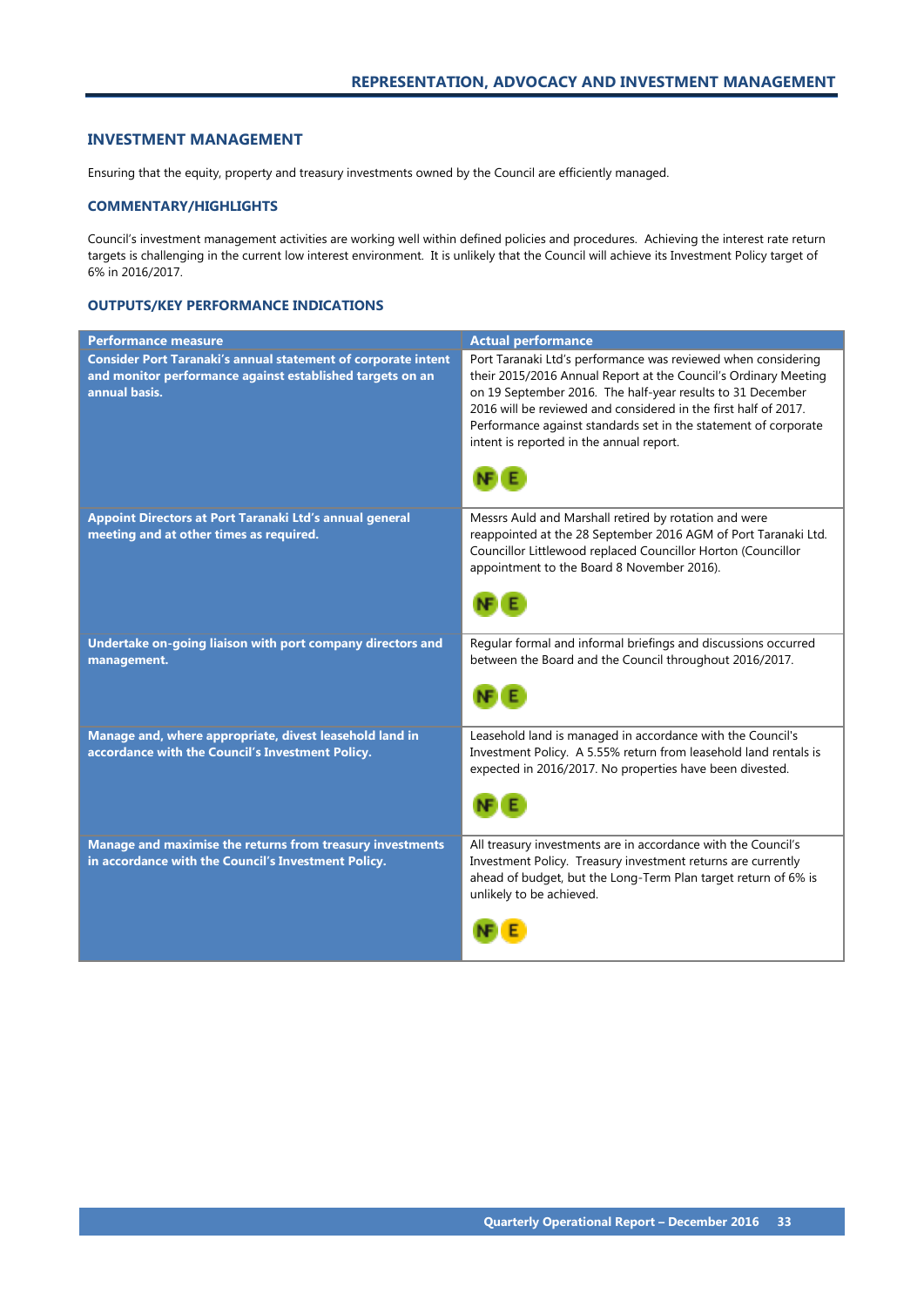

- 
- Target may not be achieved
- Target will not be achieved
- Delayed
- Overdue

### **EXPLANATION FOR KEY PERFORMANCE INDICATIONS OTHER THAN "ON TARGET"**

The Council's *Investment Policy* has a 6% target for interest returns. The *Local Government Act 2002* requires the Council to set a target. In the current interest rate environment, the Council is unlikely to reach this target for 2016/2017. Since the target was established, the Council has exceeded consistently exceeded it. The target may need to be reassessed in the preparation of the *2018/2028 Long-Term Plan*.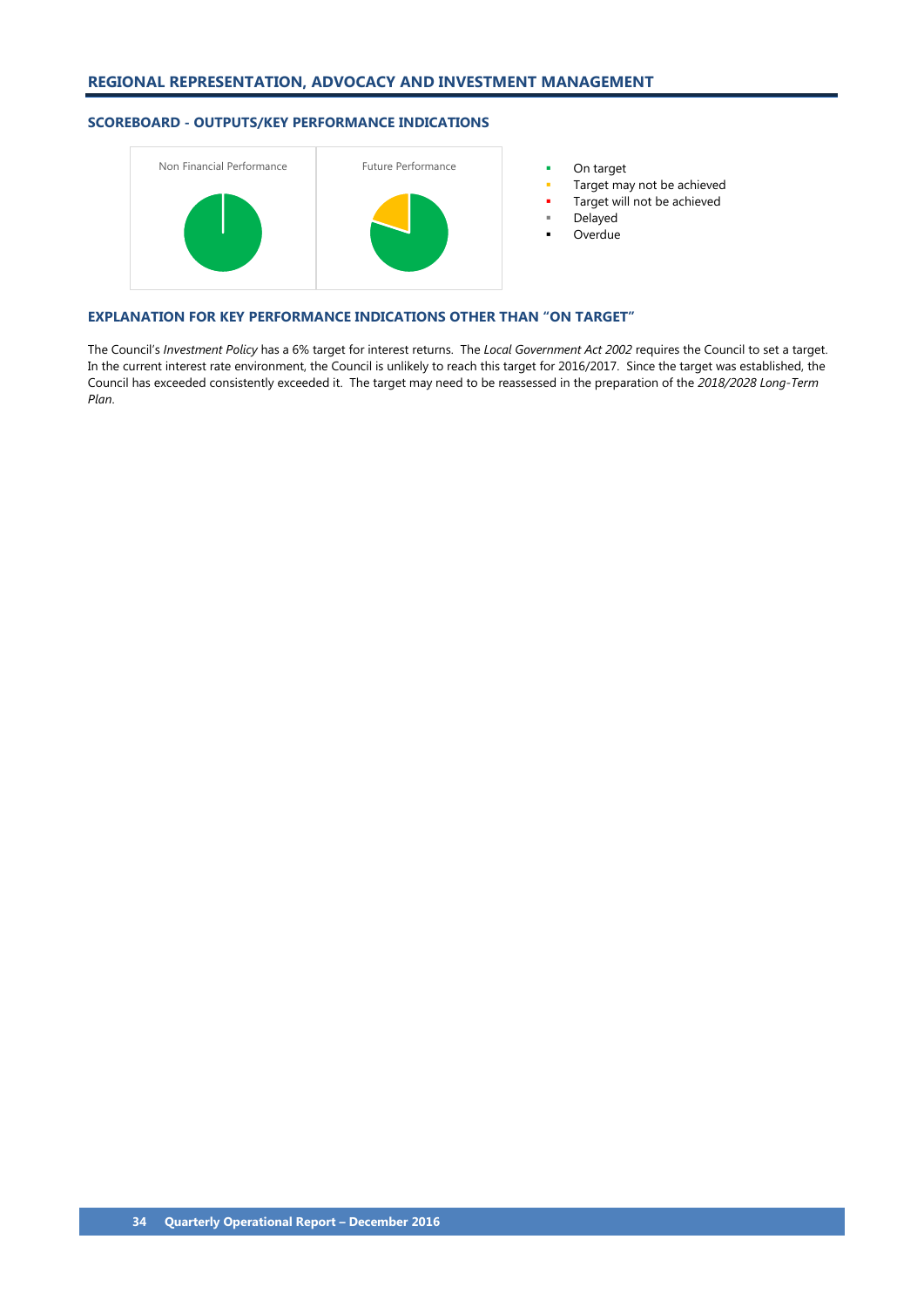# <span id="page-36-0"></span>**COMMUNITY ENGAGEMENT**

Promoting community awareness and understanding of the Council's functions and activities, and making quality and timely information publicly available.

# **COMMENTARY/HIGHLIGHTS**

The implementation of the Council's digital and social media strategy is the primary focus and good progress is being made on all fronts. The web design and redevelopment project is progressing well with the new look website going live in the first quarter of 2016/2017. Initial feedback has been received and amendments to the site made. Stage 2 of the website development is at the planning stage. The Council hosted a successful environment awards ceremony (15 environmental awards were presented on 3 November 2016).

# **OUTPUTS/KEY PERFORMANCE INDICATIONS**

| <b>Performance measure</b>                                                                                                                                                     | <b>Actual performance</b>                                                                                                                                                                                                                                                                                                                                                                                                                                                                                                     |
|--------------------------------------------------------------------------------------------------------------------------------------------------------------------------------|-------------------------------------------------------------------------------------------------------------------------------------------------------------------------------------------------------------------------------------------------------------------------------------------------------------------------------------------------------------------------------------------------------------------------------------------------------------------------------------------------------------------------------|
| Produce regular editions (4 per annum) of the Recount<br>newsletter to over 1,000 stakeholders through a range of<br>channels.                                                 | Two issues of Recount (1,200 copies) have been produced,<br>distributed and published to the Council's website.                                                                                                                                                                                                                                                                                                                                                                                                               |
| Engage with the community across a range of channels<br>including print and digital publications, news media, websites<br>and mobile and social media.                         | A range of communications activities have been undertaken to<br>support Council programmes. Stories about the regional gardens,<br>public transport, water quality, environmental education and land<br>management have featured in social media and print. Continued<br>evolution of the Council's new website is ongoing. Content is<br>reviewed and maintained on external Council websites and the<br>Council's intranet. Social media activity continues to grow with<br>2,444 followers on the Council's Facebook page. |
| Implement the Council's environmental awards programme.                                                                                                                        | 15 environmental awards were presented on 3 November 2016 at<br>a function in New Plymouth.                                                                                                                                                                                                                                                                                                                                                                                                                                   |
| Provide an on-going environmental education programme for<br>school children and the wider community including class<br>visits, field trips and the Pukeiti Rainforest School. | There have been 63 class visits/field trips involving 1857 students<br>(including the Gardens' School Programmes), 6 staff meetings, 2<br>professional development sessions and 2 issues of the SITE<br>newsletter.                                                                                                                                                                                                                                                                                                           |

# **SCOREBOARD - OUTPUTS/KEY PERFORMANCE INDICATIONS**



- 
- Target may not be achieved
- Target will not be achieved
	- Delayed
- Overdue

# **EXPLANATION FOR KEY PERFORMANCE INDICATIONS OTHER THAN "ON TARGET"**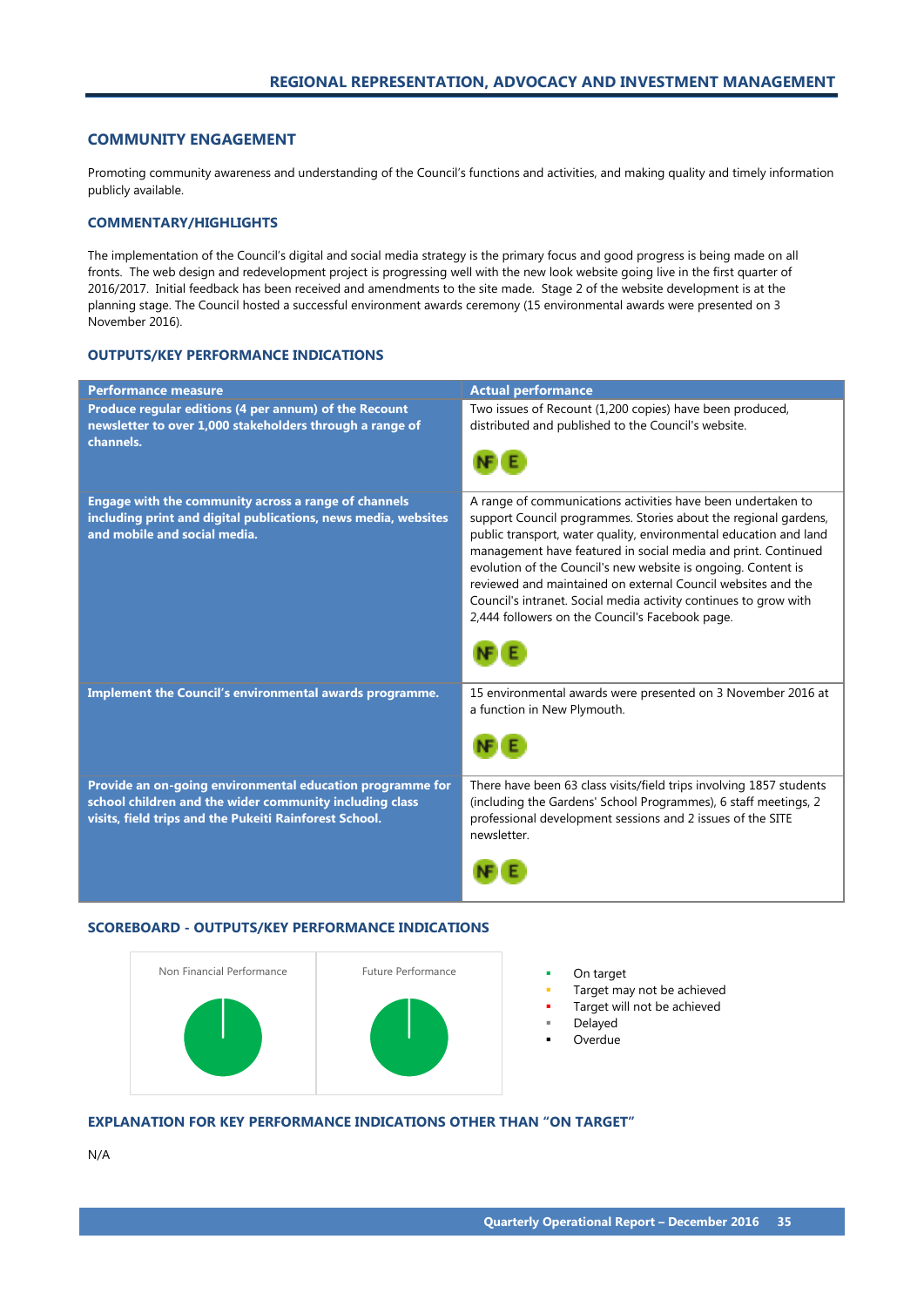# <span id="page-37-0"></span>**ADVOCACY AND RESPONSE**

Advocating and responding, on behalf of the Taranaki community, to initiatives proposed by other agencies, when those initiatives affect the statutory responsibilities of the Council or relate to matters of regional significance, which are of interest or concern to the people of Taranaki.

#### **COMMENTARY/HIGHLIGHTS**

Submissions made increased and are now close to the year end target. The Council continues to be heavily involved in various forums, mainly in Wellington, associated with policy development, advocacy, liason and response to a range of national initiatives.

#### **OUTPUTS/KEY PERFORMANCE INDICATIONS**

### **Performance measure Actual performance**

**Assess the implications of policy initiatives proposed by other agencies including discussion documents, proposed policies, strategies, plans and draft legislation, and respond within required timeframes on approximately 15 occasions per year.**

To date, fourteen (14) submissions have been made.



#### **SCOREBOARD - OUTPUTS/KEY PERFORMANCE INDICATIONS**



- 
- Target may not be achieved
- Target will not be achieved
- Delayed
- Overdue

**EXPLANATION FOR KEY PERFORMANCE INDICATIONS OTHER THAN "ON TARGET"**